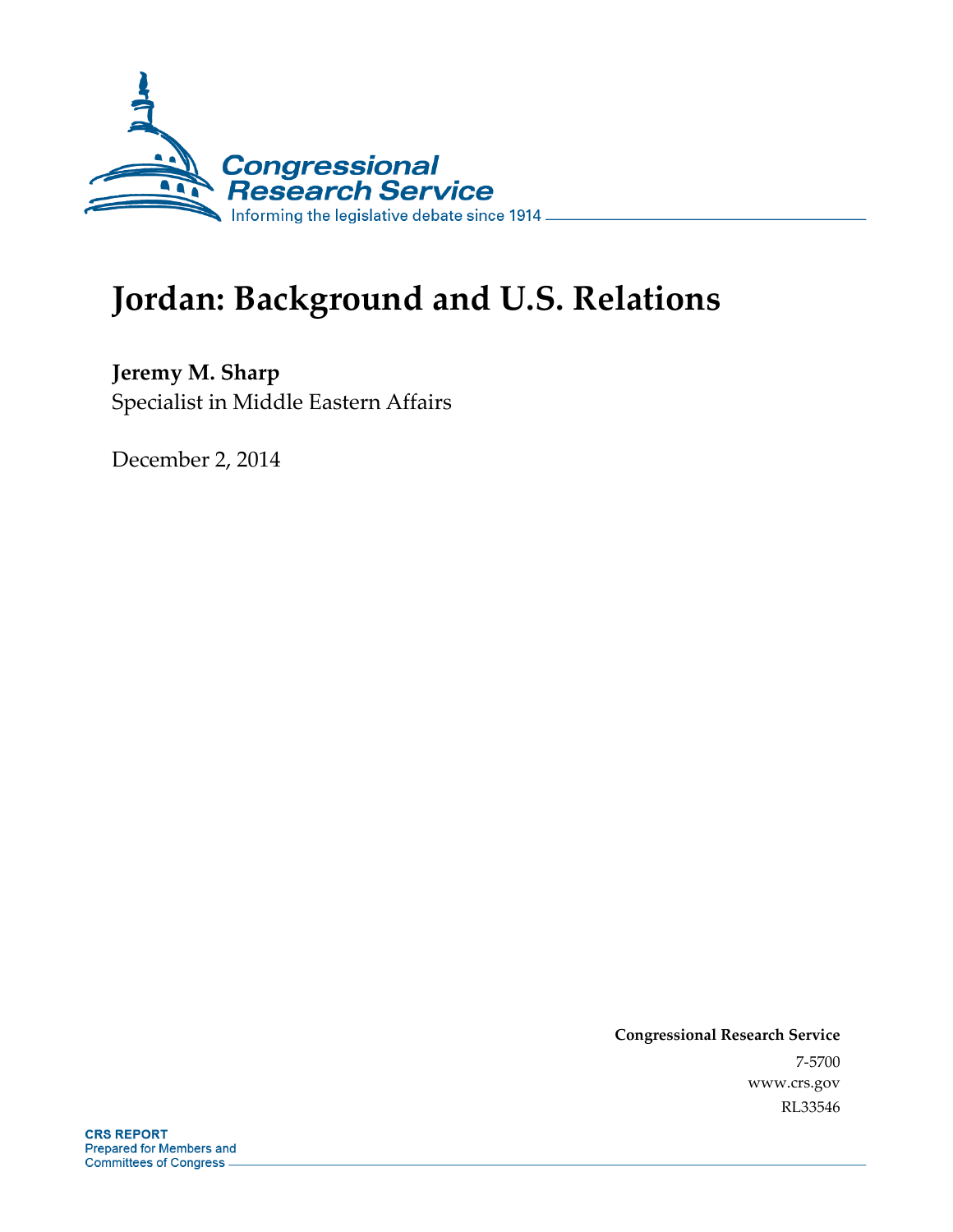| <b>Report Documentation Page</b>                                                                                                                                                                                                                                                                                                                                                                                                                                                                                                                                                                                                                                                                                                                                                                                                                                   |                                              |  |  | Form Approved<br>OMB No. 0704-0188                  |                                                    |  |  |
|--------------------------------------------------------------------------------------------------------------------------------------------------------------------------------------------------------------------------------------------------------------------------------------------------------------------------------------------------------------------------------------------------------------------------------------------------------------------------------------------------------------------------------------------------------------------------------------------------------------------------------------------------------------------------------------------------------------------------------------------------------------------------------------------------------------------------------------------------------------------|----------------------------------------------|--|--|-----------------------------------------------------|----------------------------------------------------|--|--|
| Public reporting burden for the collection of information is estimated to average 1 hour per response, including the time for reviewing instructions, searching existing data sources, gathering and<br>maintaining the data needed, and completing and reviewing the collection of information. Send comments regarding this burden estimate or any other aspect of this collection of information,<br>including suggestions for reducing this burden, to Washington Headquarters Services, Directorate for Information Operations and Reports, 1215 Jefferson Davis Highway, Suite 1204, Arlington<br>VA 22202-4302. Respondents should be aware that notwithstanding any other provision of law, no person shall be subject to a penalty for failing to comply with a collection of information if it<br>does not display a currently valid OMB control number. |                                              |  |  |                                                     |                                                    |  |  |
| 1. REPORT DATE<br>2. REPORT TYPE<br>02 DEC 2014                                                                                                                                                                                                                                                                                                                                                                                                                                                                                                                                                                                                                                                                                                                                                                                                                    |                                              |  |  | <b>3. DATES COVERED</b><br>00-00-2014 to 00-00-2014 |                                                    |  |  |
| <b>4. TITLE AND SUBTITLE</b>                                                                                                                                                                                                                                                                                                                                                                                                                                                                                                                                                                                                                                                                                                                                                                                                                                       |                                              |  |  | 5a. CONTRACT NUMBER                                 |                                                    |  |  |
|                                                                                                                                                                                                                                                                                                                                                                                                                                                                                                                                                                                                                                                                                                                                                                                                                                                                    | <b>Jordan: Background and U.S. Relations</b> |  |  | <b>5b. GRANT NUMBER</b>                             |                                                    |  |  |
|                                                                                                                                                                                                                                                                                                                                                                                                                                                                                                                                                                                                                                                                                                                                                                                                                                                                    |                                              |  |  | 5c. PROGRAM ELEMENT NUMBER                          |                                                    |  |  |
| 6. AUTHOR(S)                                                                                                                                                                                                                                                                                                                                                                                                                                                                                                                                                                                                                                                                                                                                                                                                                                                       |                                              |  |  | <b>5d. PROJECT NUMBER</b>                           |                                                    |  |  |
|                                                                                                                                                                                                                                                                                                                                                                                                                                                                                                                                                                                                                                                                                                                                                                                                                                                                    |                                              |  |  | <b>5e. TASK NUMBER</b>                              |                                                    |  |  |
|                                                                                                                                                                                                                                                                                                                                                                                                                                                                                                                                                                                                                                                                                                                                                                                                                                                                    |                                              |  |  | 5f. WORK UNIT NUMBER                                |                                                    |  |  |
| 7. PERFORMING ORGANIZATION NAME(S) AND ADDRESS(ES)<br><b>Congressional Research Service, The Library of Congress, 101</b><br>Independence Ave, SE, Washington, DC, 20540                                                                                                                                                                                                                                                                                                                                                                                                                                                                                                                                                                                                                                                                                           |                                              |  |  |                                                     | 8. PERFORMING ORGANIZATION<br><b>REPORT NUMBER</b> |  |  |
| 9. SPONSORING/MONITORING AGENCY NAME(S) AND ADDRESS(ES)                                                                                                                                                                                                                                                                                                                                                                                                                                                                                                                                                                                                                                                                                                                                                                                                            |                                              |  |  | 10. SPONSOR/MONITOR'S ACRONYM(S)                    |                                                    |  |  |
|                                                                                                                                                                                                                                                                                                                                                                                                                                                                                                                                                                                                                                                                                                                                                                                                                                                                    |                                              |  |  |                                                     | 11. SPONSOR/MONITOR'S REPORT<br>NUMBER(S)          |  |  |
| 12. DISTRIBUTION/AVAILABILITY STATEMENT<br>Approved for public release; distribution unlimited                                                                                                                                                                                                                                                                                                                                                                                                                                                                                                                                                                                                                                                                                                                                                                     |                                              |  |  |                                                     |                                                    |  |  |
| <b>13. SUPPLEMENTARY NOTES</b>                                                                                                                                                                                                                                                                                                                                                                                                                                                                                                                                                                                                                                                                                                                                                                                                                                     |                                              |  |  |                                                     |                                                    |  |  |
| 14. ABSTRACT                                                                                                                                                                                                                                                                                                                                                                                                                                                                                                                                                                                                                                                                                                                                                                                                                                                       |                                              |  |  |                                                     |                                                    |  |  |
| <b>15. SUBJECT TERMS</b>                                                                                                                                                                                                                                                                                                                                                                                                                                                                                                                                                                                                                                                                                                                                                                                                                                           |                                              |  |  |                                                     |                                                    |  |  |
| 16. SECURITY CLASSIFICATION OF:<br>17. LIMITATION OF                                                                                                                                                                                                                                                                                                                                                                                                                                                                                                                                                                                                                                                                                                                                                                                                               |                                              |  |  | 18. NUMBER                                          | 19a. NAME OF                                       |  |  |
| <b>ABSTRACT</b><br>c. THIS PAGE<br>a. REPORT<br>b. ABSTRACT<br>Same as<br>unclassified<br>unclassified<br>unclassified<br><b>Report (SAR)</b>                                                                                                                                                                                                                                                                                                                                                                                                                                                                                                                                                                                                                                                                                                                      |                                              |  |  | OF PAGES<br>21                                      | <b>RESPONSIBLE PERSON</b>                          |  |  |

**Standard Form 298 (Rev. 8-98)**<br>Prescribed by ANSI Std Z39-18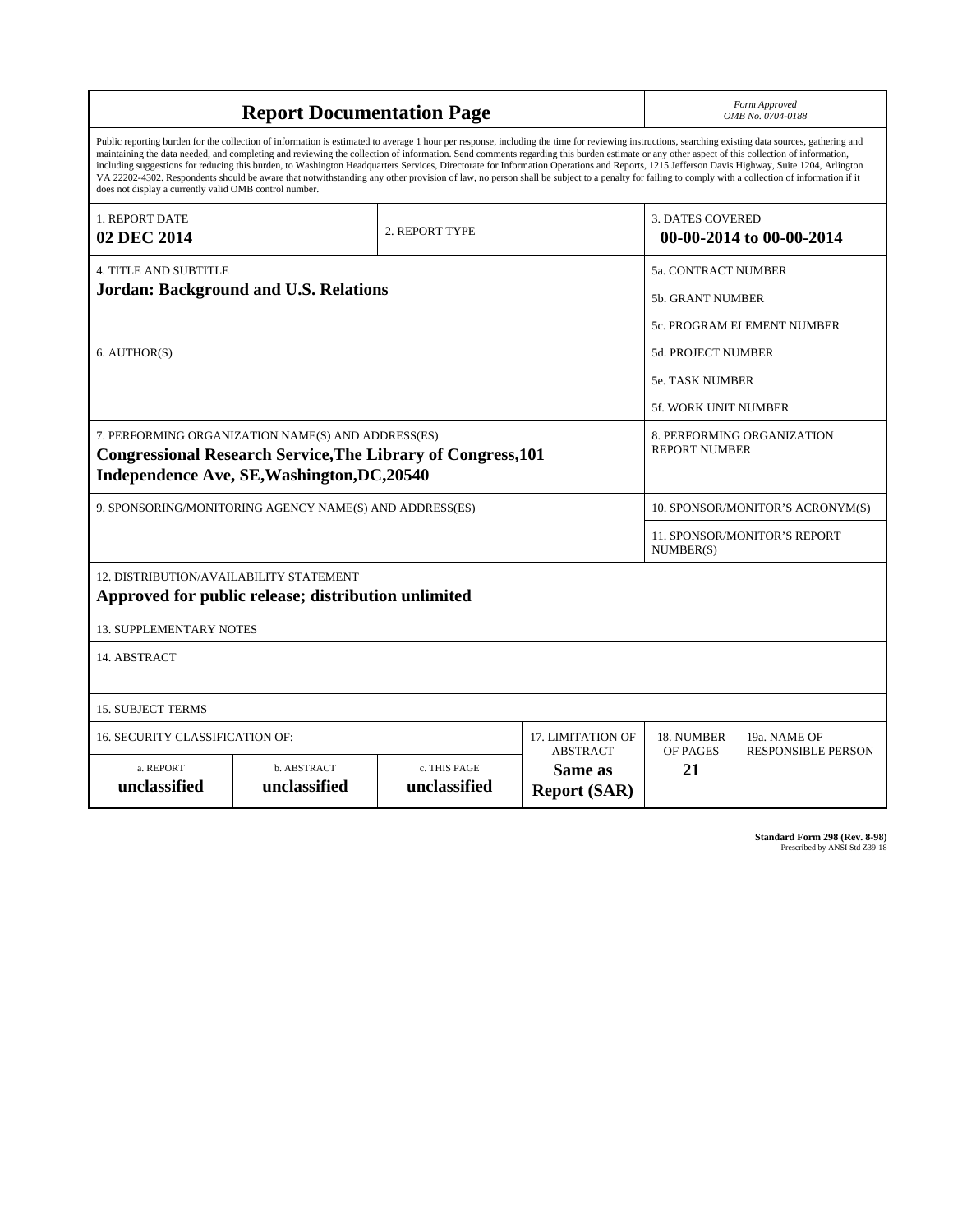## **Summary**

This report provides an overview of Jordanian politics and current issues in U.S.-Jordanian relations. It provides a brief discussion of Jordan's government and economy and of its cooperation with U.S. policy objectives in the Middle East, including the promotion of Arab-Israeli peace.

Several issues are likely to figure in decisions by Congress and the Administration on future aid to and cooperation with Jordan. These include the stability of the Jordanian regime (particularly in light of ongoing political change and/or unrest in several other countries in the region), Jordan's involvement in Israeli-Palestinian negotiations, the civil war in neighboring Syria, and U.S.-Jordanian military and intelligence cooperation.

Although the United States and Jordan have never been linked by a formal treaty, they have cooperated on a number of regional and international issues over the years. The country's small size and lack of major economic resources have made it dependent on aid from Western and friendly Arab sources. U.S. support, in particular, has helped Jordan address serious vulnerabilities, both internal and external. Jordan's geographic position, wedged between Israel, Syria, Iraq, and Saudi Arabia, has made it vulnerable to the strategic designs of more powerful neighbors, but has also given Jordan an important role as a buffer between these potential adversaries.

The United States has provided economic and military aid, respectively, to Jordan since 1951 and 1957. Total U.S. aid to Jordan through FY2013 amounted to approximately \$13.83 billion. Levels of aid have fluctuated, increasing in response to threats faced by Jordan and decreasing during periods featuring political differences or reductions of aid worldwide. On September 22, 2008, the U.S. and Jordanian governments reached an agreement whereby the United States agreed to provide a total of \$660 million in annual foreign assistance to Jordan over a five-year period, ending with FY2014. In the year ahead, both parties may try to reach a new five-year aid deal.

The House and Senate versions of the FY2015 State and Foreign Operations Appropriations bills (H.R. 5013 and S. 2499) support foreign assistance to Jordan above the levels set out in the previous five-year MOU. Note: in report language accompanying S. 2499, the Senate version of the State and Foreign Operations Appropriations bill, appropriators note that "the Committee supports the renegotiation of the memorandum of understanding [MOU] with Jordan at levels of funding that reflect the costs related to instability in the region, including border security requirements, budget support, and energy dependence."

Both the House and Senate bills specify not less than \$360 million in ESF and not less than \$300 million in FMF for Jordan for FY2015. Both the House and Senate also would provide \$340 million in State and Foreign Operations OCO funding to Jordan for "the extraordinary costs related to instability in the region." S. 2499 also states that OCO funds may be used for Jordan's security requirements along the border with Iraq and Syria. Any funds appropriated in the Department of Defense appropriations bill for these purposes could add to these amounts.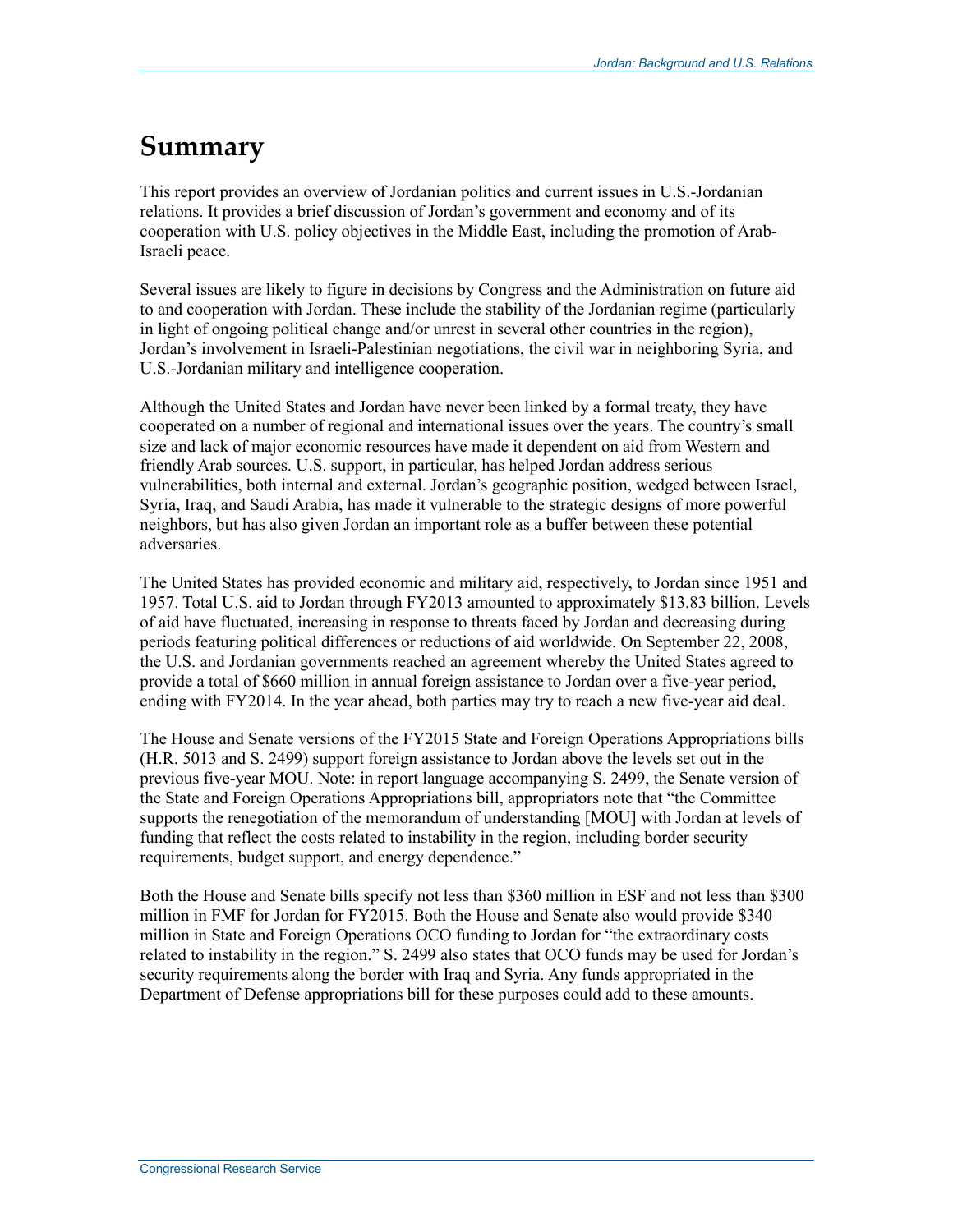## **Contents**

## Figures

## **Tables**

## Contacts

|--|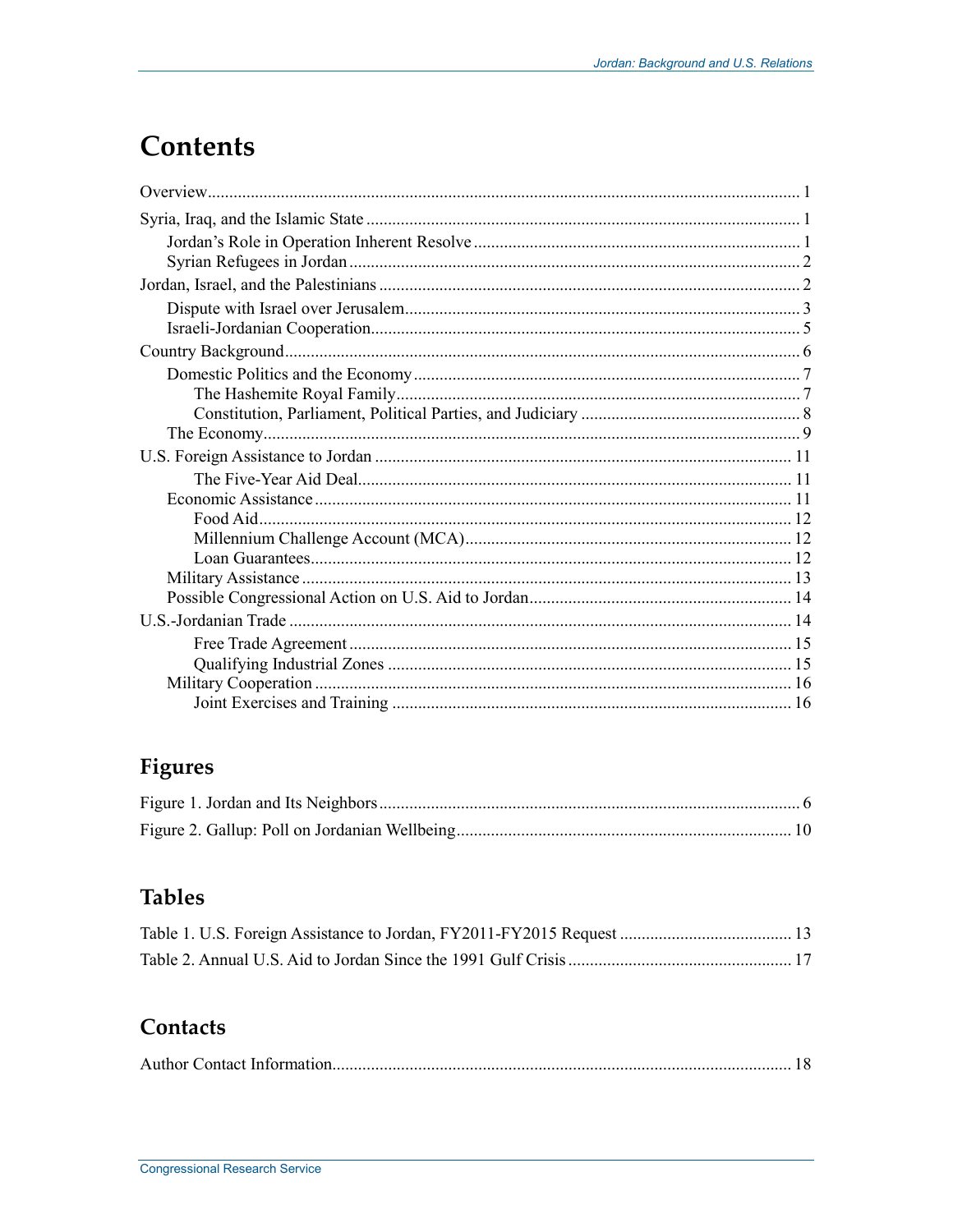## **Overview**

Despite conflict on its borders, the Hashemite Kingdom of Jordan appears to remain a relatively stable and reliable partner for the United States in the Arab world. Jordan's strategic importance to the United States may be increasing given its ongoing participation in Operation Inherent Resolve against the Islamic State (IS, aka the Islamic State of Iraq and the Levant, ISIL/ISIS). Across the Middle East, U.S.-Jordanian military, intelligence, and diplomatic cooperation seeks to empower political moderates, reduce sectarian conflict, and eliminate terrorist threats.

Jordan's small size, lackluster economy, divided population, controlled political system, weak resource base, geographic location, and cooperation with the West are inherent vulnerabilities that U.S. policy makers seek to mitigate. The kingdom fears a terrorist backlash stemming from its participation in coalition air strikes against the IS. The government also is concerned over its ability to materially provide for over 618,000 United Nations-registered Syrian refugees currently residing in Jordan (there may be hundreds of thousands of more who are unregistered). Finally, Jordanian leaders also believe that should recent clashes over Jerusalem continue, such violence could spread to the kingdom and radicalize Jordanians of Palestinian origin either against their own government or against Israel. This past October, Jordan and Israel celebrated the 20-year anniversary of their bilateral peace agreement amidst an overall tense diplomatic atmosphere over the status of holy sites in Jerusalem.

## **Syria, Iraq, and the Islamic State1**

### **Jordan's Role in Operation Inherent Resolve2**

The Obama Administration considers the kingdom of Jordan to be an important part of the anti-Islamic State coalition. The Jordanian Air Force has conducted strikes against Islamic State militants. In mid-October, Special Presidential Envoy for the Global Coalition to Counter ISIL General John Allen expressed the Administration's "support for the targeted airstrikes by the Jordanian Air Force in Syria." Jordan has approximately 85 combat aircraft, including at least 60 F-16s, and its fighters flew alongside U.S. planes in striking the Islamic State's front lines around the besieged Syrian city of Kobane. However, it is unlikely that Jordanian contributions to any multilateral effort will consist of ground forces. Many Jordanians likely fear that an overt Jordanian presence in Iraq would give the Islamic State or radicalized Jordanian citizens further cause to target the kingdom.

Jordan could make other contributions to U.S. efforts, such as intelligence sharing, continued overt training of Iraq Special Forces, and possible clandestine training of Syrian rebels. Jordanian intelligence was reportedly pivotal to the U.S. finding and killing of Abu Musab al-Zarqawi, the Jordanian national who founded the Islamic State's antecedent, Al Qaeda in Iraq (AQ-I). Several

<sup>1</sup> <sup>1</sup> See also, CRS Insights, *The Islamic State in Syria and Iraq: A Possible Threat to Jordan?* http://www.crs.gov/pages/Insights.aspx?PRODCODE=IN10143

<sup>2</sup> For additional background, see CRS Report R43612, *The "Islamic State" Crisis and U.S. Policy*, by Kenneth Katzman et al.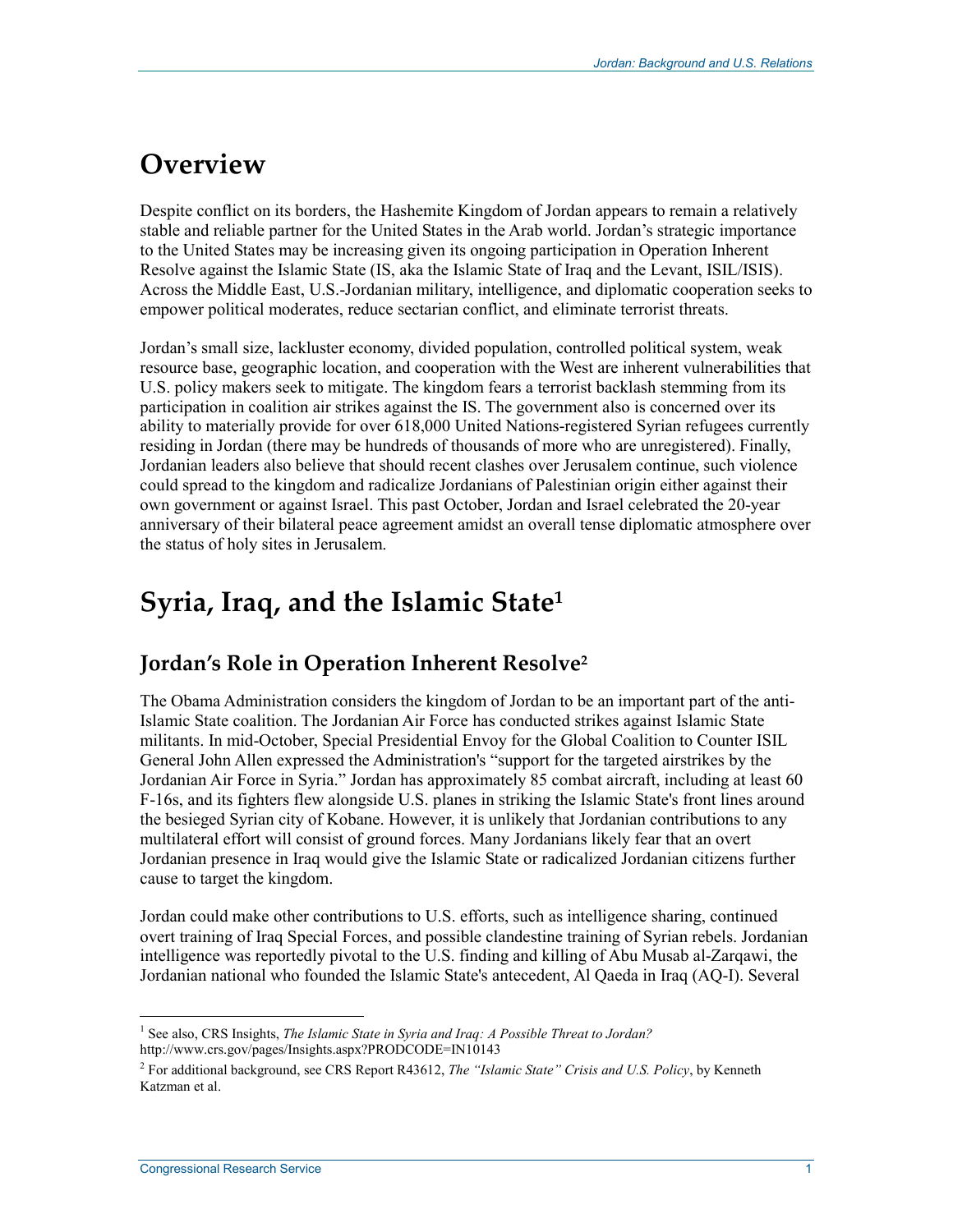media reports suggest that Jordanian Special Operations forces assisted U.S. troops in an unsuccessful attempt to rescue American journalist James Foley, who had been held captive by the Islamic State prior to his recent execution. Politically, Jordan has ties to Sunni tribes in Western Iraq who could be valuable partners in the fight against the Islamic State. Currently, approximately 1,700 U.S. military personnel are stationed in Jordan, presumably to bolster its security.

Recent developments in Jordan's role in Operation Inherent Resolve include:

- In November 2014, media sources in Jordan reported that the Jordanian government has agreed to train Iraqi Army personnel under Jordanian-U.S. supervision inside Jordan.
- In November 2014, France announced it was positioning six Mirage fighter jets in Jordan to conduct air strikes in Iraq.

### **Syrian Refugees in Jordan**

The continued inflow of Syrian refugees is placing tremendous strains on the Jordanian government. The United Nations (UN) High Commissioner for Refugees in November 2014 estimated that there were 614,000 registered Syrian refugees in Jordan, increasing the country's population by 10%. Jordanian border authorities at times have blocked some refugees from entering the kingdom and forcibly deported others due to security concerns or the strains the refugee population has placed on the country's northern provinces. Rents have nearly tripled in border towns such as Mafraq and Ramtha, making housing unaffordable for many Jordanians. Jordan's hospitals, schools, sanitation and water systems are facing similar strain. Some Jordanian observers are writing articles openly questioning the wisdom of continuing to accept Syrian refugees and warning that resource, budget, and demographic pressures may disrupt life in the kingdom for a decade or more. According to the U.S. State Department, since large-scale U.S. aid to Syrian refugees began in FY2012, the United States has allocated more than \$445 million in multilateral humanitarian assistance to help Jordan cope with the Syrian refugee crisis.

## **Jordan, Israel, and the Palestinians**

Helping secure a lasting end to the Israeli-Palestinian conflict is one of the highest priorities of the Jordanian government. Although Jordan joined other neighboring Arab states in a series of military conflicts against Israel between 1948 and 1973, the late King Hussein (ruled 1952-1999) ultimately concluded that peace with Israel was in Jordan's strategic interests due to Israel's conventional military superiority, the development of an independent Palestinian national movement that threatened both Jordanian and Israeli security, and the need for Jordan to regain Western support after it backed Saddam Hussein's Iraq politically in the first Gulf War.<sup>3</sup> Consequently, in 1994 Jordan and Israel signed a peace treaty, $4$  and King Abdullah II has used his

<sup>&</sup>lt;sup>3</sup> In 1991, Congress suspended the delivery of U.S. economic and military aid to Jordan as a result of its support for Iraq. See Section 502 of P.L. 102-27, the Dire Emergency Supplemental Appropriations for Consequences of Operation Desert Shield/Desert Storm, Food Stamps, Unemployment Compensation Administration, Veterans Compensation and Pensions, and Urgent Needs for the Fiscal Year Ending September 30, 1991 and For Other Purposes.

<sup>4</sup> Jordan and Israel signed the peace treaty on October 26, 1994. Later, the two countries exchanged ambassadors; Israel returned approximately 131 square miles of territory near the Rift Valley to Jordan; the parliament repealed laws (continued...)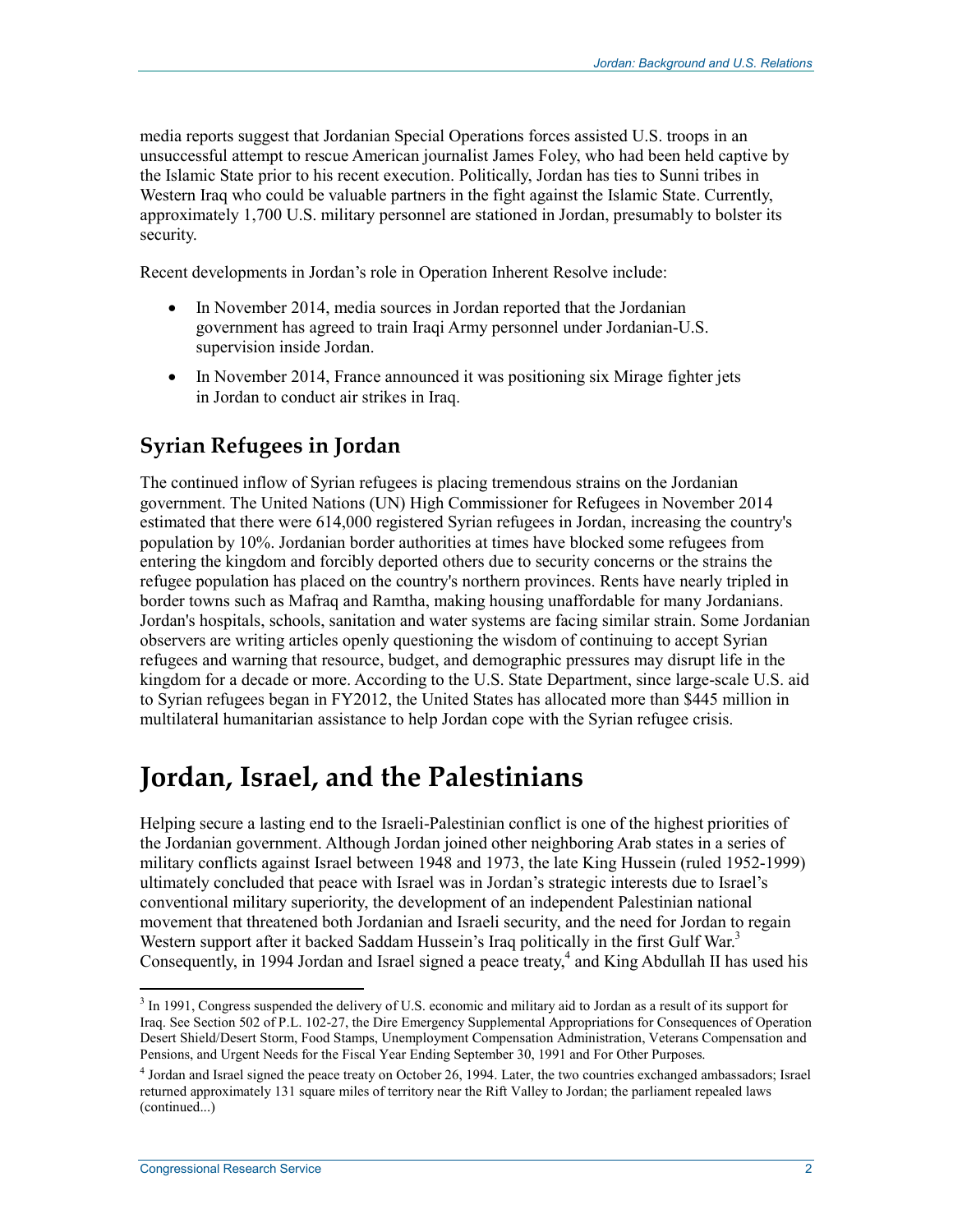country's semi-cordial official relationship with Israel to improve Jordan's standing with Western governments and international financial institutions, on which it relies heavily for external support and aid.

Nevertheless, the persistence of Israeli-Palestinian conflict continues to be a major obstacle to Jordan's development. The issue of Palestinian rights resonates with much of the population, as more than half of all Jordanian citizens originate from either the West Bank or the area now comprising the state of Israel. There are an estimated 2 million United Nations-registered Palestinian refugees in Jordan, and, while many no longer regard their stay in Jordan as temporary, they have retained their refugee status both as a symbolic sign of support for Palestinians living under Israeli occupation and in hope of being included in any future settlement.<sup>5</sup>

Furthermore, for King Abdullah II and the royal Hashemite family, who are of Arab Bedouin descent and whose legitimacy historically derives from the support of tribal families from the east bank of the Jordan River, finding a solution to the conflict is considered a matter of political survival. Although the Palestinians may be less rooted in Jordan than its East Bank citizens, because they constitute a majority and express some grievances about their status within Jordan relative to East Bankers, addressing their grievances regarding the Israeli-Palestinian conflict is of critical importance to the monarchy. The royal family and their tribal constituents vehemently reject periodic Israeli calls for the reunification of the West Bank with Jordan proper (dubbed the "Jordanian Option"), a maneuver that could inevitably alter the demographic and political status quo in Jordan. King Abdullah II has repeated the mantra that his father introduced after relinquishing Jordan's claims to the West Bank: "Jordan is Jordan and Palestine is Palestine."

### **Dispute with Israel over Jerusalem**

In late 2014, tensions in Jerusalem have increased, leading to disputes in the normally cordial Israeli-Jordanian bilateral relationship.<sup>6</sup> In late October, after an Israeli rabbi known for supporting Jewish worship on the Temple Mount (known by Muslims as the Haram al Sharif or Noble Sanctuary) was wounded in a targeted shooting, Israeli authorities killed the Palestinian shooter and on October 30 completely shut off access to the Mount/Haram, claiming the need to calm tensions. Access resumed the following day.

 $\overline{\phantom{a}}$ 

<sup>(...</sup>continued)

banning contacts with Israel; and the two countries signed a number of bilateral agreements between 1994 and 1996 to normalize economic and cultural links. Water sharing, a recurring problem, was partially resolved in May 1997 when the two countries reached an interim arrangement under which Israel began pumping 72,000 cubic meters of water from Lake Tiberias (the Sea of Galilee) to Jordan per day (equivalent to 26.3 million cubic meters per year—a little over half the target amount envisioned in an annex to the peace treaty).

<sup>&</sup>lt;sup>5</sup> The United Nations Relief and Works Agency for Palestine Refugees in the Near East (UNRWA) maintains a large presence in Jordan, including part of its headquarters (the other part is in Gaza City). UNRWA has 7,000 staff in Jordan, comprising mostly teachers, doctors, and engineers. It operates 172 schools in Jordan (providing education through  $10^{th}$  grade, then the remainder provided by government). According to UNRWA officials, their budget is \$104 million a year. At this point, 83% of all U.N.-registered refugees live outside of UNRWA camps.

<sup>6</sup> For background on recent confrontations over Jerusalem, see CRS Insights, *Jerusalem: Recent Israeli-Palestinian Tensions and Violence*, by Jim Zanotti, Specialist in Middle Eastern Affairs (jzanotti@crs.loc.gov, 7-1441), November 20, 2014.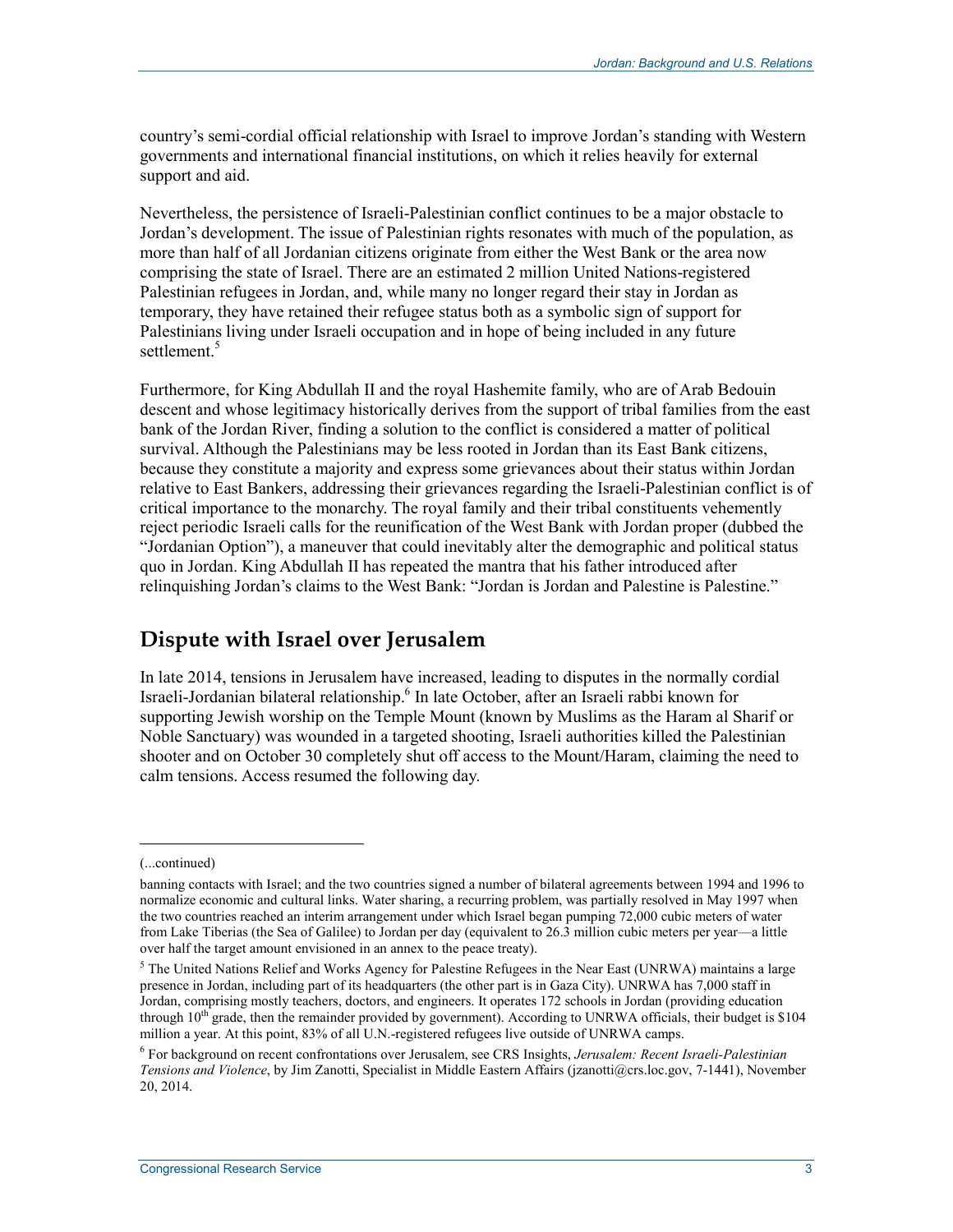On November 5th, Jordan recalled its ambassador to Israel for consultations over Israeli actions in Jerusalem. According to Jordanian Foreign Minister Nasser Judeh, "We have sent repeated messages to Israel directly and indirectly that Jerusalem is a red line."<sup>7</sup> Per long standing arrangements with Israel dating back to 1967 and then subsequently confirmed in their 1994 bilateral peace treaty, Israel "respects the special role of the Hashemite Kingdom of Jordan in Muslim Holy shrines in Jerusalem."<sup>8</sup> The Jordanian *waqf* (or Islamic custodial trust) has long administered Mount/Haram and its holy sites, and this role is key to bolstering the religious legitimacy of the Jordanian royal family's rule. Successive Jordanian monarchs trace their lineage to the Prophet Muhammad

Although Jordan has recalled its ambassador to Israel in the past (most recently from 2009 to 2012), this current diplomatic episode appears to represent a more serious bilateral rupture because it follows the recent breakdown in Israeli-Palestinian peace negotiations, the summer war in Gaza, and overall heightened tensions in relations between the Obama Administration and Israeli Prime Minister Benjamin Netanyahu's coalition government. U.S. Secretary of State John Kerry has tried to reduce tensions in trilateral talks among the United States, Israel, and Jordan. In a recent visit to Jordan, Secretary Kerry noted that both sides have agreed to take specific and practical actions to restore calm, de-escalate the situation, and instill confidence that the status quo will be upheld. $9$ 

Disputes over Jerusalem that appear to circumscribe King Abdullah II's role as guardian of the Islamic holy sites create a domestic political problem for the King. Some Jordanians have been calling for the abandoning of a potential 15-year, \$15 billion natural gas supply deal with Israel, and in mid-November, according to one report, "some Jordanian parliament members called for a moment of silence and read verses from the Koran to honor two Palestinians who killed five Israelis praying at a synagogue."10

Overall, the governments of Israel and Jordan would most likely prefer to accommodate one another rather than pursue confrontation; however, Prime Minister Netanyahu and King Abdullah II each have domestic opponents who seek political gain from confrontation over Jerusalem. On November 20, Jordanian authorities arrested a high level member of the Muslim Brotherhood after he criticized the United Arab Emirates (UAE) for designating the Muslim Brotherhood as a terrorist group, accusing UAE of serving "Zionist agendas."

<sup>&</sup>lt;u>.</u> 7 "Jordan-Israel Relations in Crisis over al-Aqsa Mosque Strife," *Reuters*, November 5, 2014.

<sup>&</sup>lt;sup>8</sup> Article 9, Clause 2 of the peace treaty says that "Israel respects the present special role of the Hashemite Kingdom of Jordan in Muslim Holy shrines in Jerusalem. When negotiations on the permanent status will take place, Israel will give high priority to the Jordanian historic role in these shrines." In 2013, the Palestine Liberation Organization (PLO) reaffirmed in a bilateral agreement with Jordan that the King of the Hashemite Kingdom of Jordan will continue to serve as the "Custodian of the Holy Sites in Jerusalem," a title that successive Jordanian monarchs have used since 1924.

<sup>&</sup>lt;sup>9</sup> Remarks With Jordanian Foreign Minister Judeh After Their Meeting, John Kerry, Secretary of State, Ministry of Foreign Affairs, Amman, Jordan, November 13, 2014.

<sup>&</sup>lt;sup>10</sup> "Relationship between Israel and Jordan grows warier amid tensions in Jerusalem" *Washington Post*, November 23, 2014.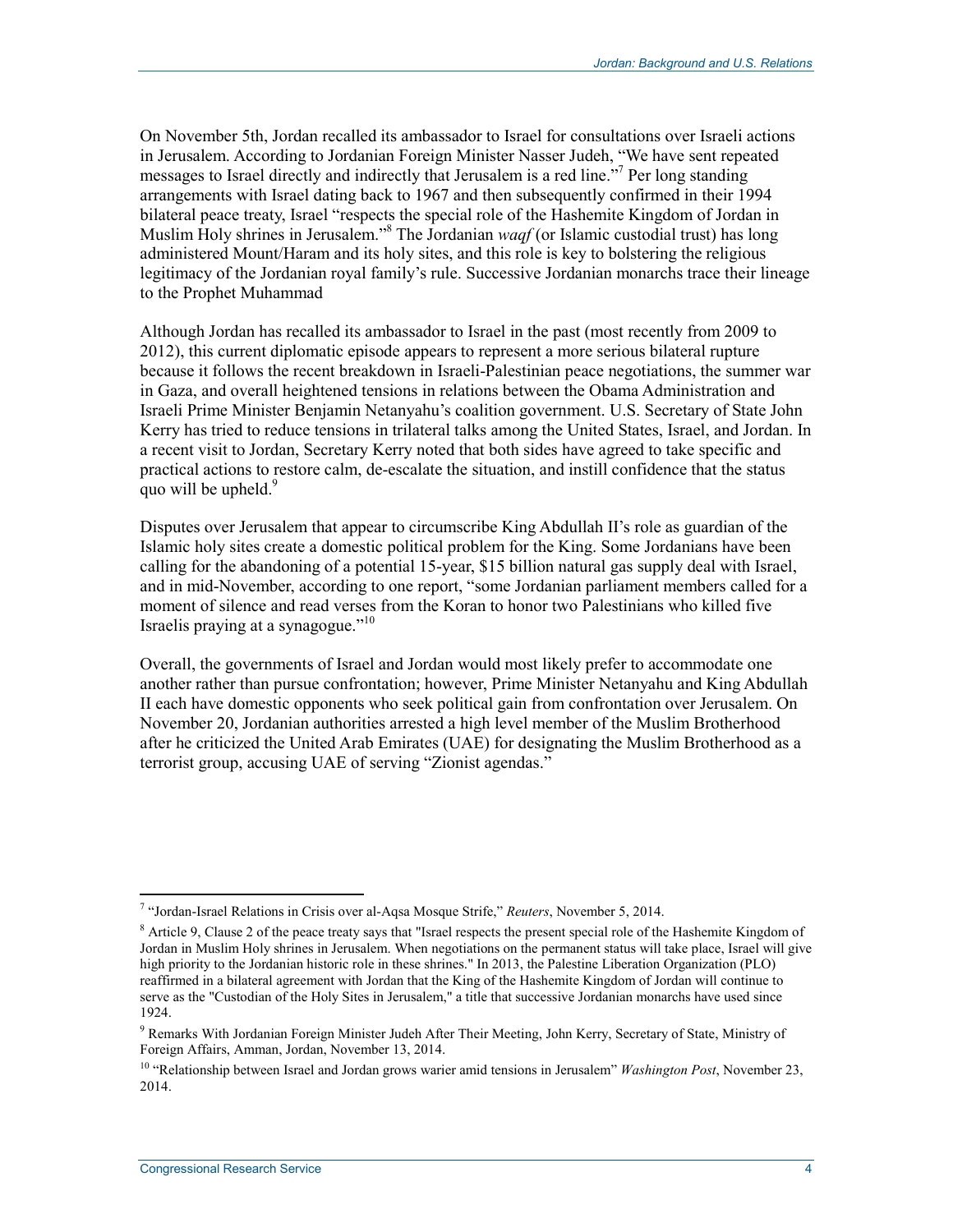### **Israeli-Jordanian Cooperation**

**The Dead Sea:**<sup>11</sup> Recently, Jordan and Israel have pursued several potential resource and energy cooperative agreements. On December 9, 2013, Israel, Jordan, and the Palestinian Authority signed a regional water agreement that could pave the way for the Red-Dead Canal, which is a multi-billion dollar project to address declining water levels in the Dead Sea. The Red-Dead Canal is a decades-old plan to provide freshwater to water-scarce countries in the surrounding area while simultaneously restoring the Dead Sea. The "Red-Dead" concept is to pump water from the Red Sea, desalinate some of it, and then transfer remaining saltwater north and below sea level to the Dead Sea. The proposal has been extensively studied; however, its estimated high cost (\$10 billion to \$12 billion) has hindered implementation. Moreover, since Israel, Jordan, and the Palestinian Authority all govern territory or have claims to territory adjacent to the Dead Sea, continued political uncertainty caused by the lack of an Israeli-Palestinian final status agreement also has hindered construction. Palestinians reject moving the canal project forward without a conflict-ending agreement with Israel in place delineating their territorial and riparian rights regarding the Dead Sea and its shore. Nevertheless, Jordan has pursued the Red-Dead Canal concept. Jordan is one of the most water-deprived countries in the world and is constantly searching for new water resources. In August 2013, the Jordanian government announced its intent to construct a scaled-down version of the canal entirely on Jordanian territory. Jordan would then send desalinated water to its southern city of Aqaba and possibly sell excess water to Israel, while sending remaining seawater to the Dead Sea to replenish it. Environmentalists, who have long criticized plans to restore the Dead Sea using Red Sea water, assert that rather than risk damaging the Dead Sea's ecosystem, countries should stop diverting water from the Jordan River, which feeds the Dead Sea.

Under a December 2013 agreement, Israel, Jordan, and the Palestinian Authority have agreed to a water swap. Half of the water pumped from the Red Sea will be desalinated in a plant to be constructed in Aqaba, Jordan, over the next three years. Some of this water will then be used in southern Jordan. The rest will be sold to Israel for use in the Negev Desert. In return, Israel will sell freshwater from the Sea of Galilee to northern Jordan and sell the Palestinian Authority discounted freshwater produced by existing Israeli desalination plants on the Mediterranean. The other half of the water pumped from the Red Sea (or possibly the leftover brine from desalination) will be channeled to the Dead Sea.

**Natural Gas**: In December 2013, the *Wall Street Journal* reported that Israel and Jordan were negotiating the terms of the sale of Israeli natural gas to Jordan.<sup>12</sup> The kingdom depends on oil and gas imports and, since 2011, cut-offs in the supply of Egyptian natural gas due to unrest in the Sinai have cost the Jordanian government several billion dollars by compelling it to import more expensive alternatives. In Egypt under Mubarak, energy cooperation with Israel had been a source of controversy and a symbol of corruption, and the government of Jordan could face domestic criticism if the deal moves forward.

<sup>&</sup>lt;sup>11</sup> See, Testimony of Jeremy M. Sharp, Hearing on Water as a Geopolitical Threat, Subcommittee on Europe, Eurasia, and Emerging Threats, January 16, 2014.

<sup>&</sup>lt;sup>12</sup> "Energy Firms Near Deal to Sell Israeli Gas into Jordan Deal Would Move Israel Closer To Becoming an Energy Exporter," *Wall Street Journal*, December 13, 2013.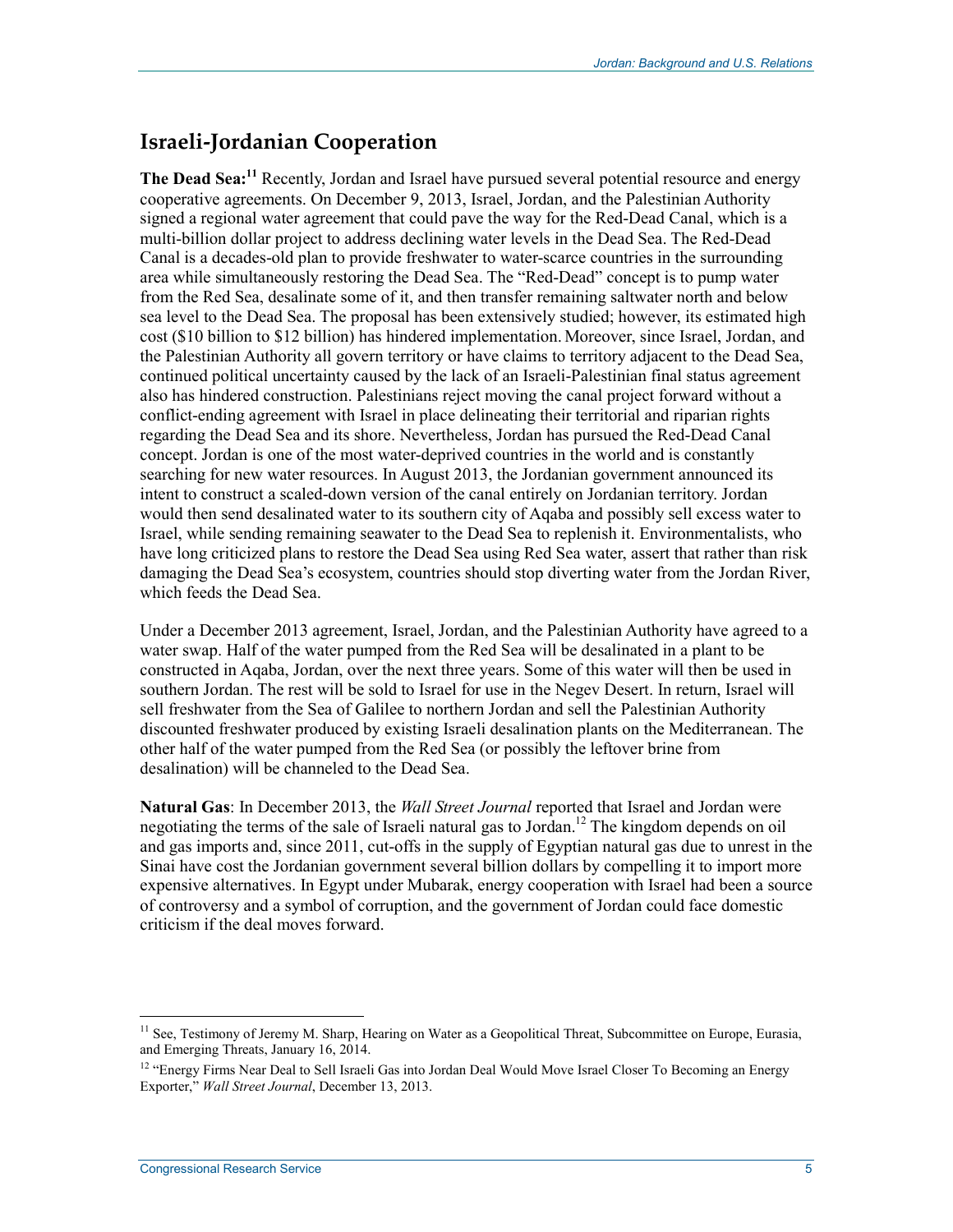

**Figure 1. Jordan and Its Neighbors** 

**Source:** CRS Graphics.

## **Country Background**

Although the United States and Jordan have never been linked by a formal treaty, they have cooperated on a number of regional and international issues for decades. The country's small size and lack of major economic resources have made it dependent on aid from Western and friendly Arab sources. U.S. support, in particular, has helped Jordan deal with serious vulnerabilities, both internal and external. Jordan's geographic position, wedged between Israel, Syria, Iraq, and Saudi Arabia, has made it vulnerable to the strategic designs of its powerful neighbors, but has also given Jordan an important role as a buffer between these potential adversaries. In 1990, Jordan's unwillingness to join the allied coalition against Iraq disrupted its relations with the United States and the Gulf states; however, relations improved throughout the 1990s as Jordan played an increasing role in the Arab-Israeli peace process and distanced itself from the Iraqi regime of Saddam Hussein.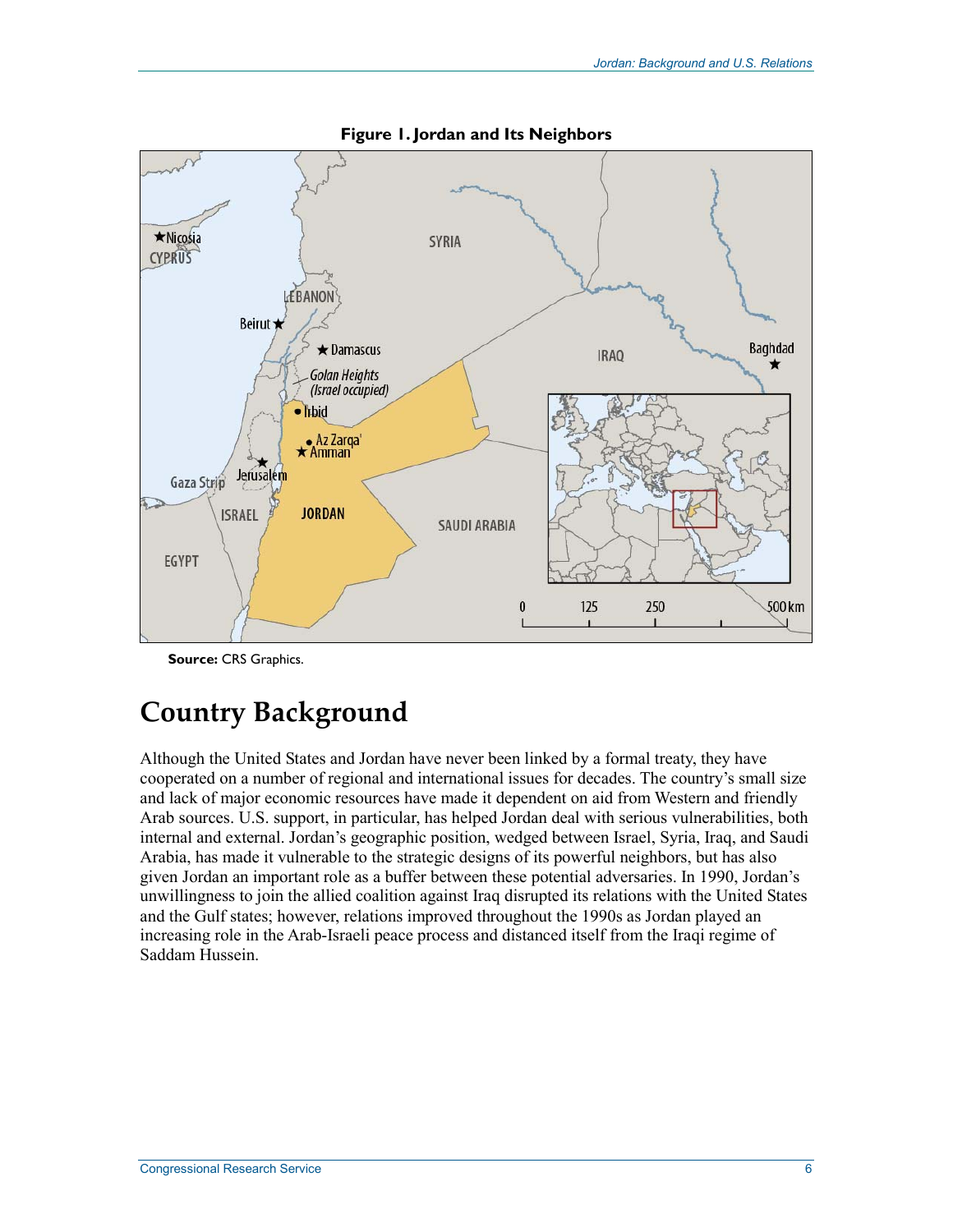### **Domestic Politics and the Economy**

Jordan, created by colonial powers after World War I, initially consisted of desert or semi-desert territory east of the Jordan River, inhabited largely by people of Bedouin tribal background. The establishment of the state of Israel brought large numbers of Palestinian refugees to Jordan, which subsequently unilaterally annexed a small Palestinian enclave west of the Jordan River known as the West Bank.<sup>13</sup> The original "East" Bank" Jordanians, though probably no longer a majority in Jordan, remain predominant in the country's political and military establishments and form the bedrock of support for the Jordanian monarchy. Jordanians of Palestinian origin comprise an estimated 55% to 70% of the population and generally tend to gravitate toward the private sector due to their exclusion from certain public sector and military positions.<sup>14</sup>

#### **The Hashemite Royal Family**

Jordan is a hereditary constitutional monarchy under the prestigious Hashemite family, which claims descent from the Prophet Muhammad. King Abdullah II (age 51) has ruled the country

| Jordan in Brief                                |                                                                            |  |  |  |  |
|------------------------------------------------|----------------------------------------------------------------------------|--|--|--|--|
| <b>Population:</b>                             | 6,482,081 (July 2013 est.)                                                 |  |  |  |  |
| Area:                                          | 89,213 sq. km. (34,445 sq. mi.,<br>slightly smaller than Indiana)          |  |  |  |  |
| <b>Ethnic Groups:</b>                          | Arabs 98%; Circassians 1%;<br>Armenians 1%                                 |  |  |  |  |
| <b>Religion:</b>                               | Sunni Muslim 92%; Christian 6%;<br>small Muslim sects 2%                   |  |  |  |  |
| Literacy:                                      | 92.6% (male 95%, female 89.2%)                                             |  |  |  |  |
| GDP:                                           | Per Capita \$6,000 (2012 est.),<br>country comparison to the<br>world: 144 |  |  |  |  |
| Foreign<br><b>Exchange</b><br><b>Reserves:</b> | \$10.7 billion (est. 2012)                                                 |  |  |  |  |
| Youth<br><b>Unemployment</b><br>(ages 15-24):  | 27%, country comparison to the<br>world: 21                                |  |  |  |  |
| <b>External Debt:</b>                          | \$8.34 billion (December 2012<br>est.)                                     |  |  |  |  |
| <b>Sources: CIA World Factbook.</b>            |                                                                            |  |  |  |  |

since 1999, when he succeeded to the throne upon the death of his father, the late King Hussein, after a 47-year reign. Educated largely in Britain and the United States, King Abdullah II had earlier pursued a military career, ultimately serving as commander of Jordan's Special Operations Forces with the rank of Major General. The king's son Prince Hussein (b. 1994) is the designated crown prince. $15$ 

The king appoints a prime minister to head the government and the Council of Ministers (cabinet).<sup>16</sup> On average, Jordanian governments last no more than 15 months before they are

<sup>&</sup>lt;u>.</u> <sup>13</sup> Though there was very little international recognition of Jordan's annexation of the West Bank, Jordan maintained control of it (including East Jerusalem) until Israel took military control of it during the June 1967 Arab-Israeli War, and maintained its claim to it until relinquishing the claim to the Palestine Liberation Organization in 1988.

<sup>&</sup>lt;sup>14</sup> Speculation over the ratio of East Bankers to Palestinians (those who arrived as refugees and immigrants since 1948) in Jordanian society tends to be a sensitive domestic issue. Jordan last conducted a national census in 2004 (the next census may take place in 2014), and it is unclear whether or not the government maintains such statistics. Over time, intermarriage has made it more difficult to discern distinct differences between the two communities, though divisions do persist.

<sup>&</sup>lt;sup>15</sup> In July 2009, King Abdullah II named his then 15-year-old son, Prince Hussein Bin Abdullah, as crown prince. The position had been vacant since 2004, when King Abdullah II removed the title from his half-brother, Prince Hamzah.

<sup>&</sup>lt;sup>16</sup> In March 2013, King Abdullah II consulted with members of the  $17<sup>th</sup>$  parliament before choosing a prime minister. Although the King retains the constitutional authority to appoint and dismiss the prime minister, he has pledged to reach a consensus with lawmakers before choosing a premier. The Muslim Brotherhood, which boycotted the election leading to the formation of the current parliament, seeks a parliamentary system of government in which the prime (continued...)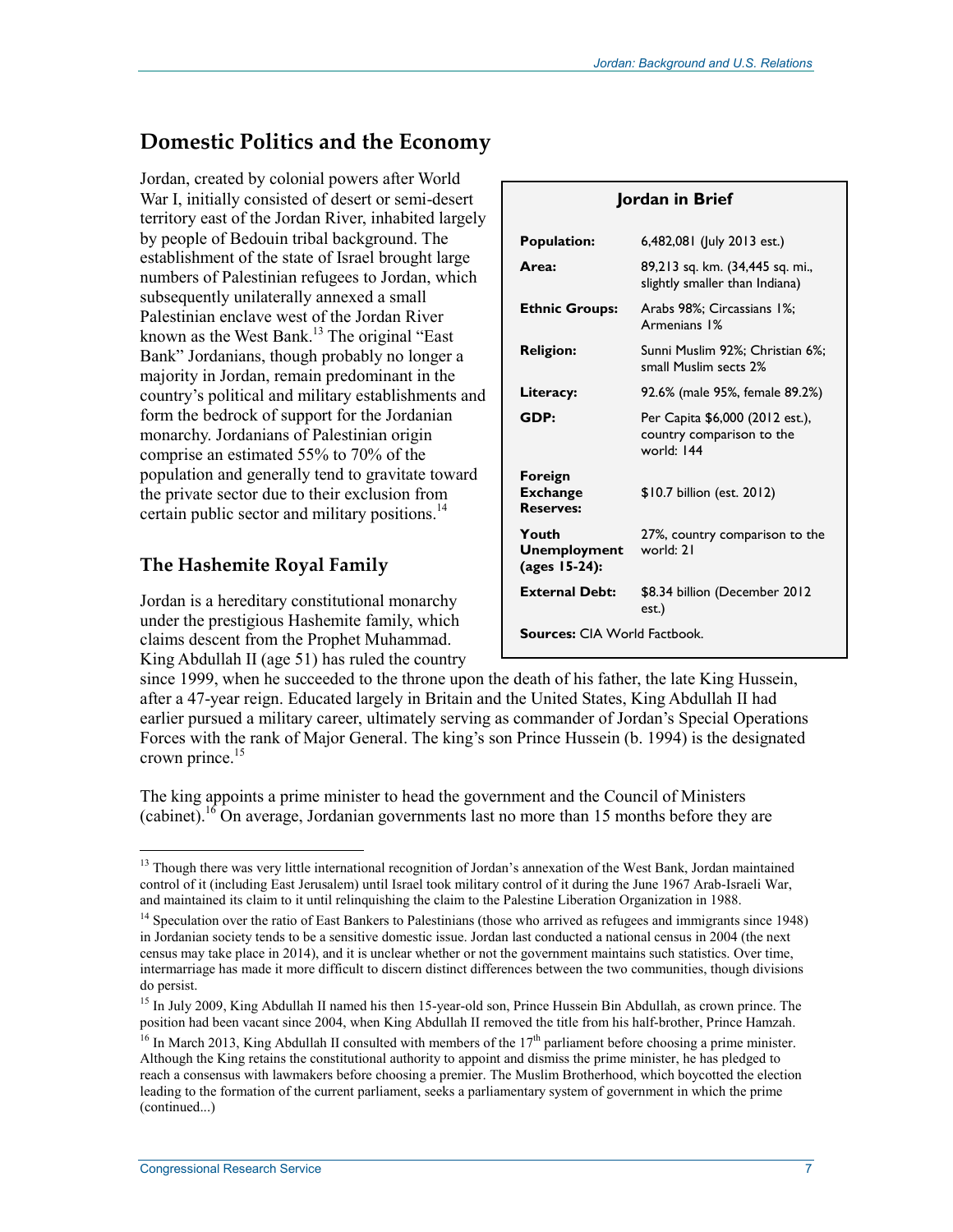dissolved by royal decree. This seems to be done in order to bolster the king's reform credentials and to distribute patronage among a wide range of elites. The king also appoints all judges and is commander of the armed forces.

#### **Constitution, Parliament, Political Parties, and Judiciary**

The Jordanian constitution (promulgated in 1952 and last amended in 2011) empowers the king with broad executive powers. According to Article 35, "The King appoints the Prime Minister and may dismiss him or accept his resignation. He appoints the Ministers; he also dismisses them or

#### **January 2013 Parliamentary Elections**

Parliamentary elections on January 23, 2013, produced another overwhelmingly pro-palace parliament. The Muslim Brotherhood's Islamic Action Front party (IAF) boycotted the vote in protest of the lack of seats allocated for the party list vote system (27 out of 150 total seats). The IAF sought to delegitimize the election through its boycott and tarnish the palace's image in the eyes of Western governments. Turnout figures for the election are somewhat disputed. The government claims that 56.6% of registered voters participated, while others assert that the turnout calculation should be based on the total number of eligible voters (both registered and unregistered), which, if taken into account, would have equated to an estimated 40% turnout. King Abdullah II has already called for parliament to amend the election law, which is widely considered to favor rural, traditionally pro-monarchy Bedouin constituencies. For example, Amman is allotted 25 seats for 2.4 million residents, while rural Tafileh has four seats for 88,000 residents. In its preliminary assessment of the election, the National Democratic Institute concluded that "systemic distortions remain. The unequal size of districts and an electoral system that amplifies family, tribal and national cleavages limit the development of a truly national legislative body and challenge King Abdullah's stated aim of encouraging full parliamentary government." Nevertheless, Secretary of State John Kerry praised the electoral process, saying that "The turnout is higher than any time previously, which shows a full and robust participation by the Jordanian people in the election process."

accepts their resignation, upon the recommendation of the Prime Minister." The constitution also enables the king to dissolve both houses of parliament and postpone lower house elections for two years.<sup>17</sup> The king also can circumvent parliament through a constitutional mechanism that allows provisional legislation to be issued by the cabinet when parliament is not sitting or has been dissolved.<sup>18</sup> The king also can issue royal decrees, which are not subject to parliamentary scrutiny. The king commands the armed forces, declares war, and ratifies treaties. Finally, Article 195 of the Jordanian Penal Code prohibits insulting the dignity of the king (lèse-majesté) with criminal penalties of one to three years in prison.

Political parties in Jordan are extremely weak, as the Muslim Brotherhood-affiliated Islamic Action Front (IAF) is the only well-organized movement. Most parties represent narrow parochial interests and are composed of prominent individuals representing a particular family or tribe.

Jordan's constitution provides for an independent judiciary. According to Article 97, "Judges are independent, and in the exercise of their judicial functions they are subject to no authority other than that of the law." Jordan has three main types of courts: Civil courts, special courts (some of

<sup>(...</sup>continued)

minister would be chosen by the largest block in parliament.

<sup>&</sup>lt;sup>17</sup> The king also may declare martial law. According to Article 125, "In the event of an emergency of such a serious nature that action under the preceding Article of the present Constitution will be considered insufficient for the defense of the Kingdom, the King may by a Royal Decree, based on a decision of the Council of Ministers, declare martial law in the whole or any part of the Kingdom."

<sup>&</sup>lt;sup>18</sup> New amendments to Article 94 in 2011 have put some restrictions on when the executive is allowed to issue temporary laws.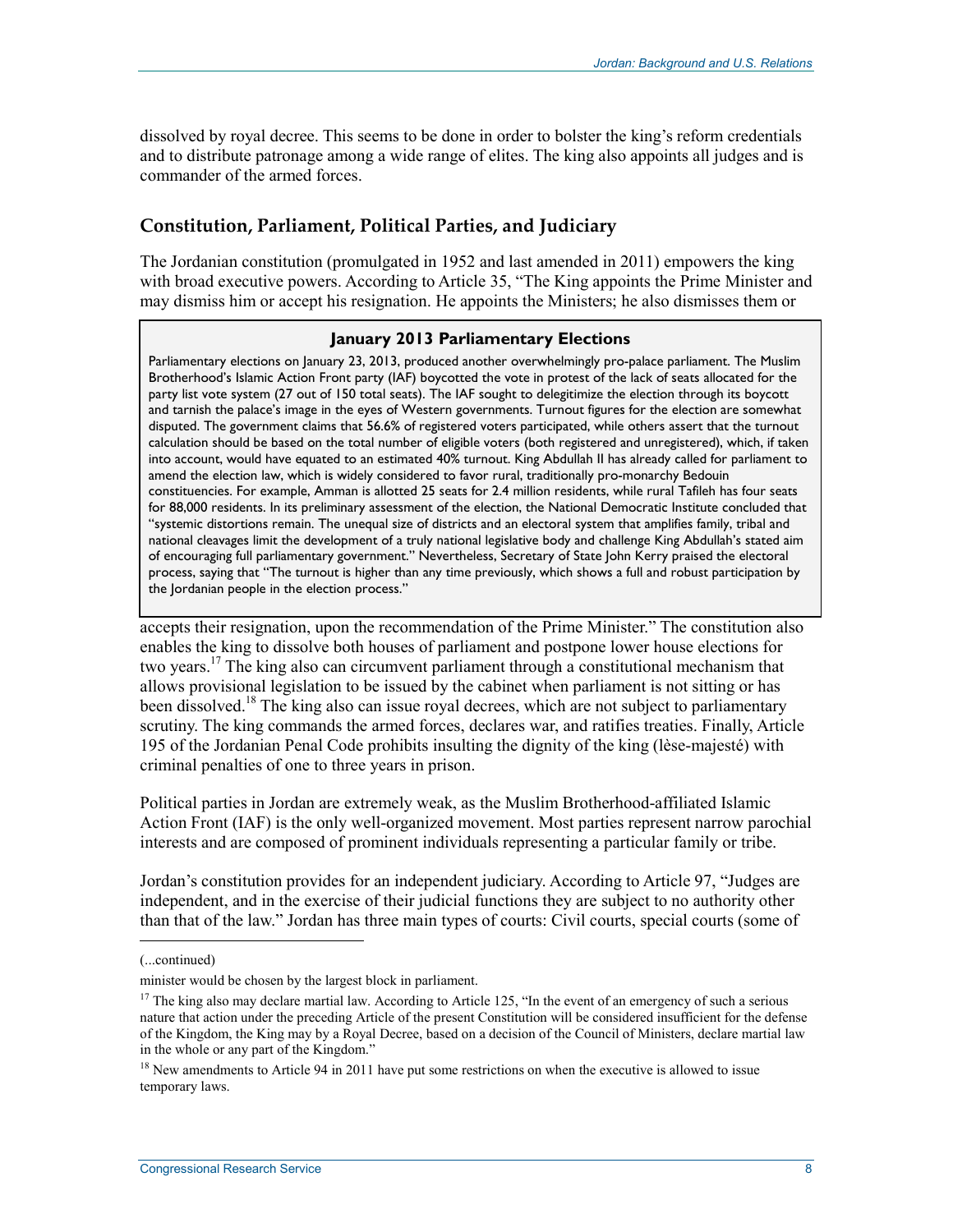which are military/state security courts), and religious courts. In Jordan, state security courts administered by military (and civilian) judges handle criminal cases involving espionage, bribery of public officials, trafficking in narcotics or weapons, black marketeering, and "security offenses." Overall, the king may appoint and dismiss judges by decree, though in practice a palace-appointed Higher Judicial Council manages court appointments, promotions, transfers, and retirements.

### **The Economy**

<u>.</u>

With few natural resources<sup>19</sup> and a small industrial base, Jordan has an economy which is heavily dependent on external aid from abroad, tourism, expatriate worker remittances, $2<sup>0</sup>$  and the service sector. Among the long-standing problems Jordan faces are poverty (15%-30%), corruption, slow economic growth, and high levels of unemployment, nominally around 13% but thought by many analysts to be in the  $25\%$ -30% range.<sup>21</sup> Youth unemployment is nearly 30%. Corruption<sup>22</sup> is particularly pronounced in Jordan. Use of intermediaries, referred to in Arabic as "*Wasta*" (connections), is widespread, and many young Jordanians have grown frustrated by the lack of social and economic mobility that corruption engenders.<sup>23</sup> Each year, thousands of Jordanians go abroad in search of better jobs and opportunities. Like many poor countries, Jordan suffers from a "brain drain" of its most talented workers, and the government has struggled to develop incentives to keep its well-educated, highly skilled workers close to home. The government is by far the largest employer, with between one-third and two-thirds of all workers on the state's payroll.

<sup>&</sup>lt;sup>19</sup> Jordan possesses substantial reserves of phosphates and potash. No significant oil and gas fields have been discovered. However, Jordan has one of world's largest reserves of oil shale. Officials estimate that the country contains the world's fourth-largest oil shale reserves. In 2006, Royal Dutch/Shell signed an oil shale exploration agreement with the Jordanian government. Estonia's Enefit Eesti Energia AS also has signed agreements on oil shale projects. In 2012, the Canadian company, Global Oil Shale Holdings (GOSH), reached an agreement with the Jordanian government to produce oil shale as well. For further background, see, "Amman Unlocks Energy Potential*,*" *Middle East Economic Digest*, August 7, 2009.

 $^{20}$  It is estimated that up to 20% of GDP comes from remittances. Nearly 10% of Jordan's population (600,000 est.) reside and work in Arab Gulf countries.

<sup>&</sup>lt;sup>21</sup> One factor that exacerbates the unemployment situation in Jordan is the social stigma attached to menial labor jobs. Referred to as the "culture of shame," Jordanian tribal traditions look down on certain types of employment such as construction. In fact, the government estimates that there are approximately 300,000 to 400,000 foreign laborers in Jordan working as domestic laborers, bricklayers, and other tasks. According to the Jordanian Employment Ministry, Egyptians make up 68% of foreign workers in Jordan.

<sup>&</sup>lt;sup>22</sup> Jordan was ranked 49 out of 180 countries surveyed in Transparency International's 2009 Corruption Perceptions Index.

<sup>&</sup>lt;sup>23</sup> In 2006, the Jordanian parliament passed a law establishing an Anti-Corruption Commission (ACC) which has taken on several high level investigations in recent years, specifically looking into accusations of graft in a public housing project (Decent Home for Decent Living) and a water works project (Disi Water Conveyance).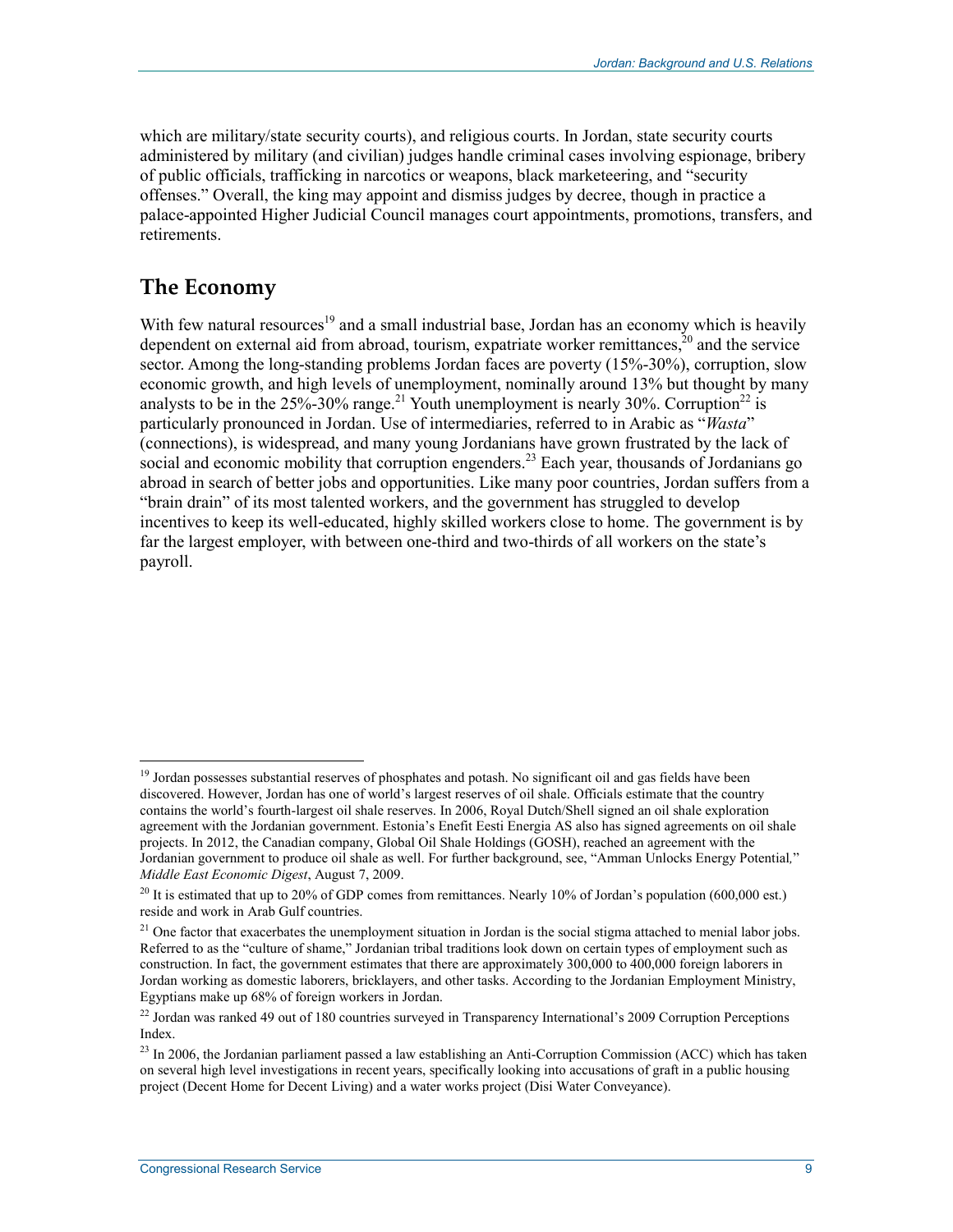

**Figure 2. Gallup: Poll on Jordanian Wellbeing** 

**Source:** Gallup, "Fewer Jordanians Than Ever Are 'Thriving,'" July 12, 2013.

#### *The Government's Chronic Fiscal Deficit*

Due to sluggish domestic growth (In October 2013, the IMF forecasted GDP growth of 3.3% in 2013, rising to 3.5% in 2014), high energy/food subsidies and a bloated public sector workforce, Jordan usually runs annual budget deficits (total public debt is \$25 billion) which it partially offsets by appealing to the international community for direct budget support. For 2014, the government is projecting expenditures of \$11.4 billion against domestic revenues of \$5.86 billion. The government anticipates that foreign grants will help off-set this shortfall, and according to the *Economist Intelligence Unit*, Jordan's total budget deficit in 2014 will be just over 4% of GDP.<sup>24</sup> Credit agencies downgraded Jordan's rating in 2013, projecting that the total debt-to-GDP ratio will hit 84% in 2013 and reach close to 90% of GDP in 2014.<sup>25</sup> Five years ago total debt to GDP was 60%.

In order to keep Jordan fiscally stable, the International Monetary Fund agreed to a three-year, \$2 billion loan in August 2012. As part of the IMF deal, Jordan is expected to cut spending and may increase consumer electricity prices. It already has increased taxes on mobile phones and contracts. However, when the government cut subsidies which raised the prices of cooking gas, diesel, kerosene, and gasoline in 2012, large scale protests broke out across the country, and the king subsequently reversed some cuts though others have remained in place. In Jordan, protests over economic issues could be the likeliest trigger of changes to government policy, as well as perhaps to its political system.

<sup>24 &</sup>quot;2014 budget is Criticised by local Economists," *Economist Intelligence Unit*, November 20, 2013.

<sup>&</sup>lt;sup>25</sup> "Moody's Downgrades Jordan Credit Rating two Notches to B1," Reuters, June 26, 2013.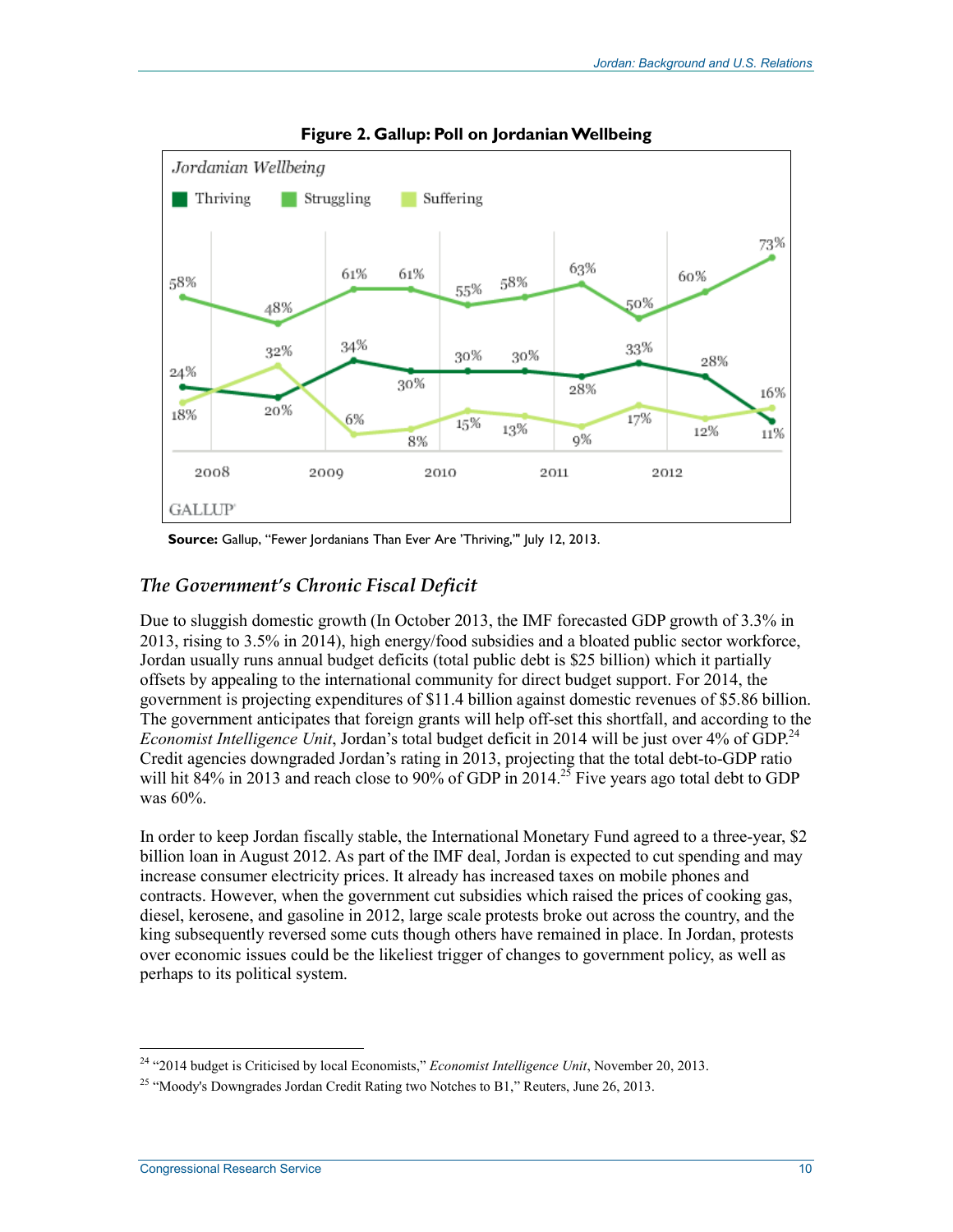According to one member of Jordan's parliament, "Unlike political protests and parties that lack unity or a voice that represents Jordanians, the labor strikes have focused on demands that improve their livelihoods.... They come with a list of specific demands and they have largely succeeded."<sup>26</sup> Jordanian lawmakers also at times challenge the King's decision-making on subsidies. According to the *Economist Intelligence Unit*, "On most political issues the legislature can generally be counted on to support the regime, but MPs regularly challenge the government on economic policy, and in particular on any attempts at structural reform and economic liberalization."<sup>27</sup>

## **U.S. Foreign Assistance to Jordan**

The United States has provided economic and military aid, respectively, to Jordan since 1951 and 1957. Total U.S. aid to Jordan through FY2013 amounted to approximately \$13.83 billion.

#### **The Five-Year Aid Deal**

On September 22, 2008, the U.S. and Jordanian governments reached an agreement whereby the United States will provide a total of \$660 million in annual foreign assistance to Jordan over a five-year period (FY2010-FY2014). Under the terms of their non-binding Memorandum of Understanding (MOU), this first-of-its-kind deal commits the United States, subject to future congressional appropriation and availability of funds, to providing \$360 million per year in Economic Support Funds (ESF) and \$300 million per year in Foreign Military Financing (FMF).28 According to the Jordanian government, the agreement "reaffirms the strategic partnership and cooperation between the two countries." Coming at a time when the overall budget for foreign aid was constrained by U.S. operations in Iraq and Afghanistan, the deal was a testament to strong U.S.-Jordanian relations. In 2014, the United States and Jordan may negotiate the terms of a new five-year aid deal.

### **Economic Assistance**

The United States provides economic aid to Jordan as both a cash transfer and for USAID programs in Jordan. The Jordanian government uses cash transfers to service its foreign debt. Approximately 53% of Jordan's ESF allotment goes toward the cash transfer. USAID programs in Jordan focus on a variety of sectors including democracy assistance, water preservation, and education (particularly building and renovating public schools). In the democracy sector, U.S. assistance has supported capacity building programs for the parliament's support offices, the Jordanian Judicial Council, Judicial Institute, and the Ministry of Justice. The International Republican Institute and the National Democratic Institute also have received U.S. grants to train, among other groups, some Jordanian political parties and members of parliament. In the water sector, the bulk of U.S. economic assistance is devoted to optimizing the management of scarce water resources, as Jordan is one of the most water-deprived countries in the world. USAID is

<sup>26 &</sup>quot;In Jordan, Protests Focus on Prices and Economy," *New York Times*, May 30, 2012.

<sup>27 &</sup>quot;Parliament puts Pressure on Government over Fuel Prices," *Economist Intelligence Unit*, March 7th 2013.

<sup>&</sup>lt;sup>28</sup> Under the terms of the MOU, annual foreign aid (non-supplemental) to Jordan will rise by nearly 50%, from an estimated \$460 million per year to \$660 million.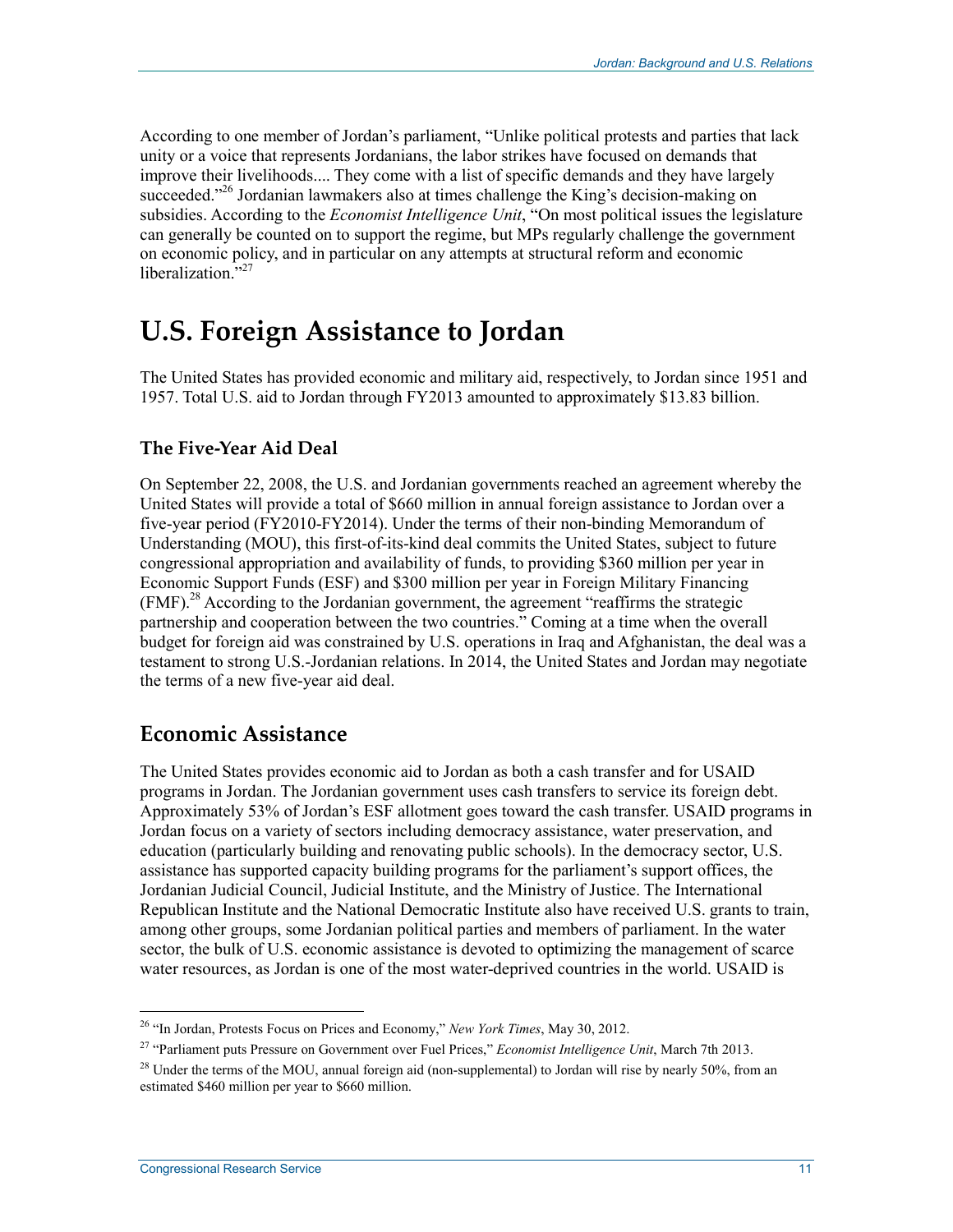currently subsidizing several waste treatment and water distribution projects in the Jordanian cities of Amman, Mafraq, Aqaba, and Irbid.

#### **Food Aid**

Jordan periodically receives U.S. food aid administered by the Department of Agriculture (USDA) under Title I of the Food for Peace Act (P.L. 480), under the Section 416(b) program permanently authorized by the Agricultural Act of 1949, and under the Food for Progress Act of 1985 as a grant. Between FY1999 to FY2006, Jordan received approximately \$238.52 million in food aid to purchase wheat. Jordan received no food assistance between FY2007 to FY2010. In FY2011, the United States provided Jordan with \$19 million aid to purchase 50,000 metric tons of wheat. In September 2012, the United States agreed to provide Jordan with 50,000 metric tons of wheat valued at \$17 million.

#### **Millennium Challenge Account (MCA)**

In FY2006, Jordan was listed by the Millennium Challenge Corporation (MCC) as a Threshold country in the lower middle-income bracket. On September 12, 2006, the MCC's board of directors approved up to \$25 million in Threshold Program assistance for Jordan. Even prior to the selection, the possible choice of Jordan had come under severe criticism. *Freedom House*, the organization whose annual Index of Freedom is drawn upon for two of the "Ruling Justly" indicators, urged the MCC board to bypass countries that had low scores on political rights and civil liberties. It argued that countries like Jordan that fall below 4 out of a possible 7 on its index should be automatically disqualified. Jordan, however, did well on 3 of the 6 other indicators in this category. Several development analysts further argued that Jordan should not be eligible, asserting that it is already one of the largest recipients of U.S. aid, has access to private sector capital, and is not a democracy. In selecting Jordan, the MCC board appears not to have been swayed by these arguments.

In September 2010, the Millennium Challenge Corporation approved a five-year, \$275.1 million compact with Jordan to increase the supply of water available to households and businesses in the cities of Amman and Zarqa. The compact also will help improve the efficiency of water delivery, wastewater collection, and wastewater treatment. If estimates hold true, the clean drinking water generated as a result of the MCC compact may be enough to supply almost 1 million Jordanian citizens with freshwater.

#### **Loan Guarantees**

1

In September 2013, the United States announced that it was providing its first-ever loan guarantee<sup>29</sup> to the Kingdom of Jordan. USAID notified Congress of its intent to obligate up to \$120 million in FY2013 ESF-OCO to support a \$1.25 billion, 7-year sovereign loan guarantee for Jordan. According to the State Department, "this guarantee reinforces the firm U.S. commitment

<sup>&</sup>lt;sup>29</sup> Congress initially authorized additional economic assistance to Jordan in Section 7041 of P.L. 112-74, the Consolidated Appropriations Act, 2012. P.L. 113-6, the Consolidated and Further Continuing Appropriations Act, 2013 specified that such assistance should take the form of a loan guarantee. Section 1706 (j) of the same Act also appropriated \$30 million (from FY2011) for the initial cost of sovereign loan guarantees. The Department of State and USAID intend to transfer and merge \$120 million appropriated in FY 2013 Foreign Military Financing (FMF) OCO funding, into ESF OCO for additional subsidy costs related to the bond issuance.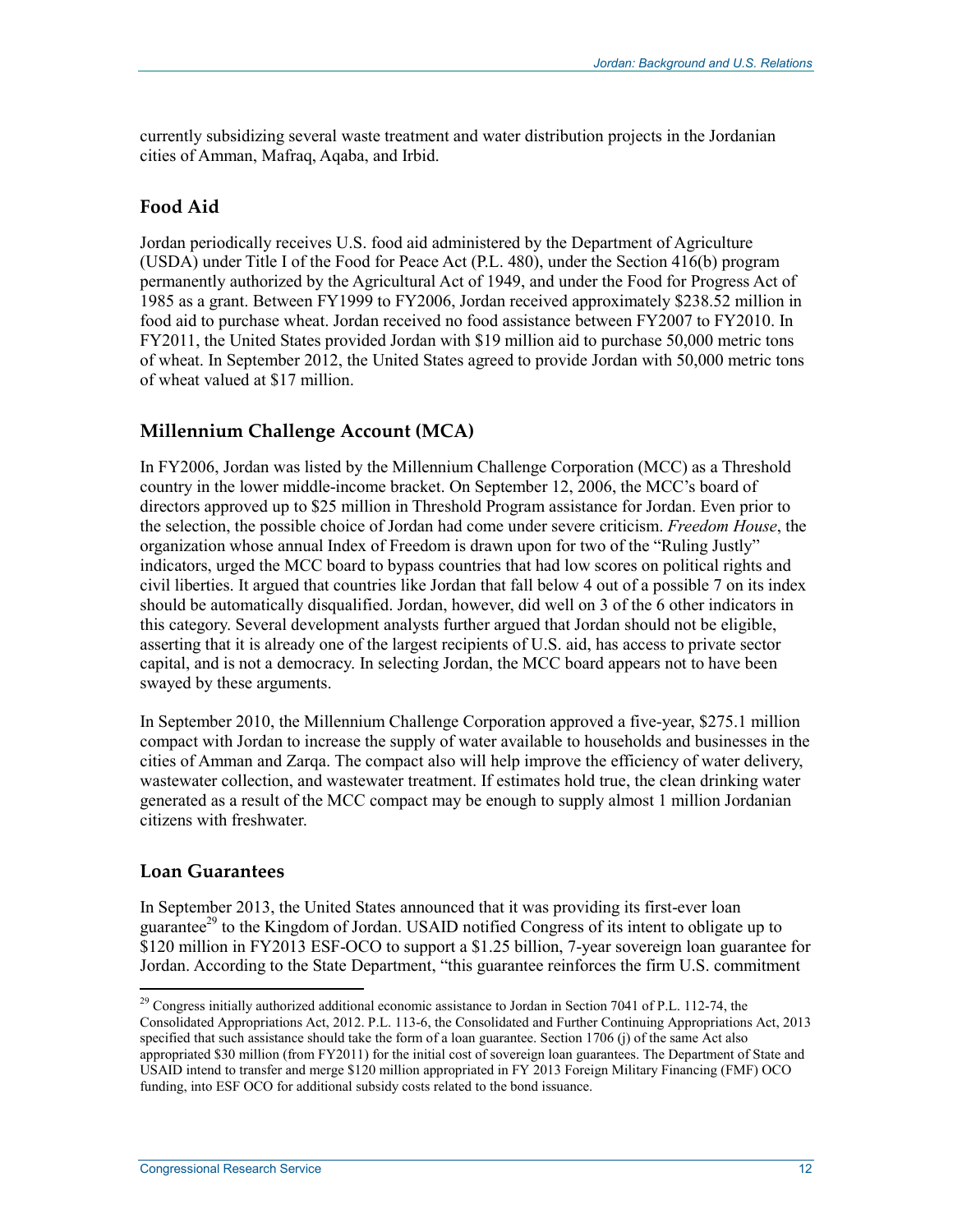to the people of Jordan by strengthening the Government of Jordan's ability to maintain access to international financing, while enabling it to achieve its economic development and reform goals. In February 2014, during a visit to the United States by King Abdullah II, the Obama Administration announced that it would offer Jordan an additional **five-year, \$1 billion loan guarantee**. The Administration has notified Congress that \$72 million out of the \$340 million of OCO-ESF for Jordan in the FY2014 Consolidated Appropriations Act will be used to support the subsidy costs for the new loan guarantee.

## **Military Assistance**

U.S.-Jordanian military cooperation is a key component in bilateral relations. In 1996, the United States granted Jordan Major non-NATO Ally (MNNA) status, a designation that, among other things, makes Jordan eligible to receive excess U.S. defense articles, training, and loans of equipment for cooperative research and development. Since 2009, Jordan has received excess U.S. defense equipment valued at approximately \$81.69 million.<sup>30</sup>

U.S. military assistance is primarily directed toward enabling the Jordanian military to procure and maintain conventional weapons systems. Foreign Military Financing (FMF) grants to Jordan enable its Air Force to maintain a modest fleet of F-16 fighters and purchase Advanced Medium Range Air-to-Air Missiles (AMRAAM). FMF grants also provide financing for Jordan's purchase of U.S. Blackhawk helicopters in order to enhance Jordan's border monitoring and counter-terror capability. Jordan is currently the single largest provider of civilian police personnel and fifthlargest provider of military personnel to U.N. peacekeeping operations worldwide. In addition to large-scale military aid grants for conventional weapons purchases, Jordan also receives grants of U.S. antiterrorism assistance from the Nonproliferation, Anti-Terrorism, Demining, and Related Programs account (NADR) and from International Narcotics Control and Law Enforcement (INCLCE) account.

| <b>Account</b> | <b>FY2011</b> | <b>FY2012</b> | FY2013 (after<br>sequestration) | <b>FY2014</b><br><b>Estimate</b> | <b>FY2015</b><br><b>Request</b> |
|----------------|---------------|---------------|---------------------------------|----------------------------------|---------------------------------|
| <b>ESF</b>     | 362.0         | 460.0         | 564.404                         | 700.0                            | 360.0                           |
| <b>FMF</b>     | 299.4         | 300.0         | 284.829                         | 300.0                            | 300.0                           |
| <b>IMET</b>    | 3.7           | 3.7           | 3.608                           | 3.8                              | 3.8                             |
| <b>Total</b>   | 665.I         | 763.7         | 852.841                         | 1,003.8                          | 663.8                           |

| Table I. U.S. Foreign Assistance to Jordan, FY2011-FY2015 Request |  |
|-------------------------------------------------------------------|--|
| \$s in millions                                                   |  |

**Notes:** In FY2012, Jordan received a \$100 million allotment of budget aid (notified to Congress on July 6) from ESF designated as Overseas Contingency Operations (OCO). In FY2013, USAID notified Congress of a \$200 million cash transfer to Jordan (\$100 million in FY 2012 Economic Support Funds (ESF) and \$100 million in FY 2013 ESF-OCO).

<sup>&</sup>lt;sup>30</sup> Defense Security Cooperation Agency, Country Information Paper, Jordan. According to the Defense Department, in December 2013 the United States delivered 35 Mine-Resistant Ambush Protected vehicles (MRAPS) to Jordan as requested by the Jordanian military earlier in 2013.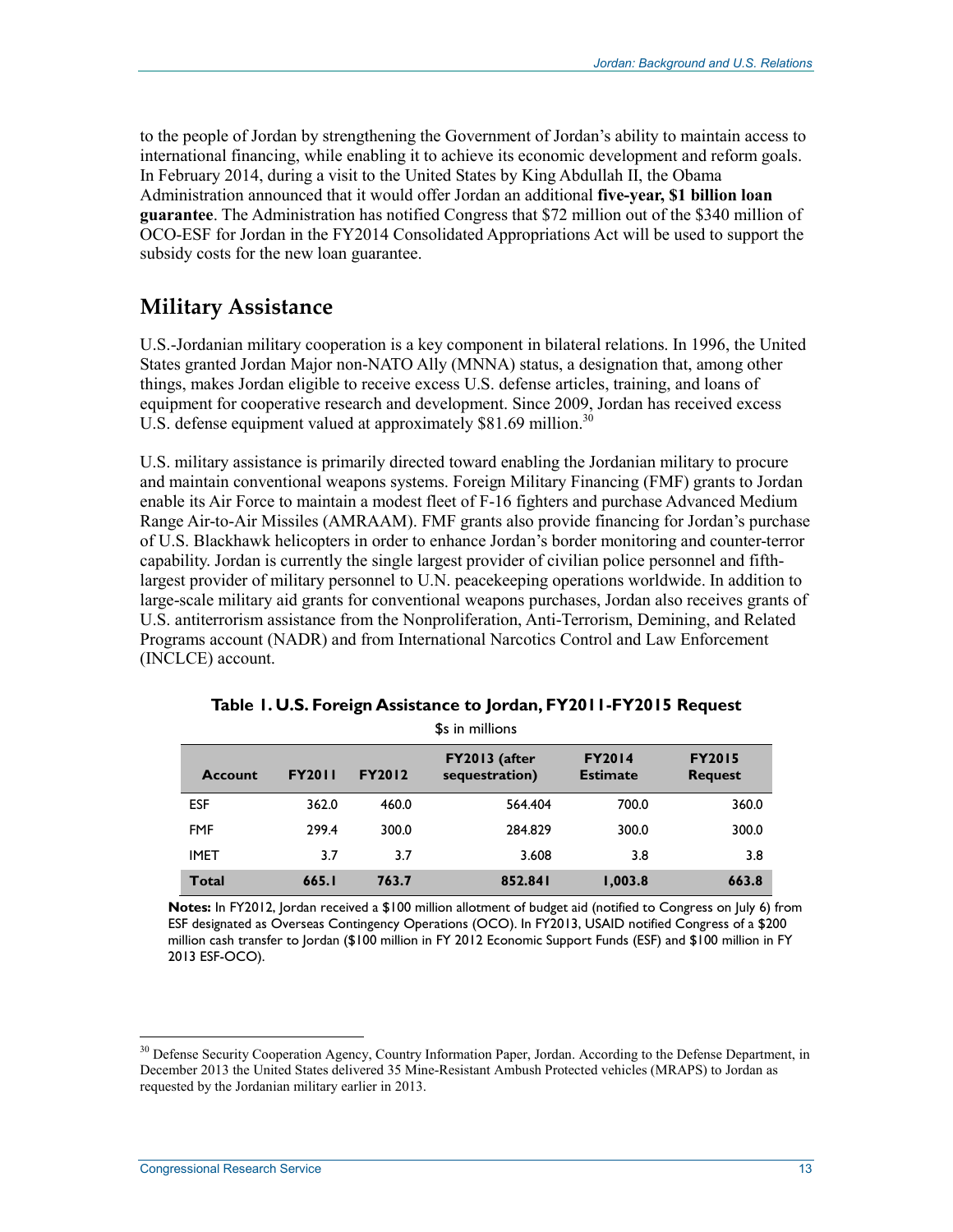### **Possible Congressional Action on U.S. Aid to Jordan**

The House and Senate versions of the FY2015 State and Foreign Operations Appropriations bills (H.R. 5013 and S. 2499) support foreign assistance to Jordan above the levels set out in the previous five-year MOU.<sup>31</sup> Both the House and Senate bills specify not less than \$360 million in ESF and not less than \$300 million in FMF for Jordan for FY2015. Both the House and Senate also would provide \$340 million in State and Foreign Operations OCO funding to Jordan for "the extraordinary costs related to instability in the region." S. 2499 also states that OCO funds may be used for Jordan's security requirements along the border with Iraq and Syria. Any funds appropriated in the Department of Defense appropriations bill for these purposes could add to these amounts.

In addition, President Obama has submitted two supplementary OCO spending requests to Congress for FY2015 which, if passed, could increase aid to Jordan. The President's June 2014 request included a proposal for a \$1.5 billion Syria Regional Stabilization Initiative (RSI) that would, among other things, expand efforts to "build the capacity of the Syrian opposition and of neighboring countries including Jordan, Lebanon, Turkey, and Iraq to manage the growing spillover effects of the Syrian conflict. The President's second request in November 2014 seeks \$100 million in FY2015 OCO FMF for Jordan.

Although most U.S. aid to Jordan is administered by the State Department, the Department of Defense has begun a limited train and equip program with the Jordanian military. In FY2015, Jordan may receive 1206 assistance for the first time. The Pentagon has notified Congress of its intent to spend \$11.16 million to provide ammunition and communications equipment to Jordanian border guards. Moreover, the Senate Appropriation Committee's version of the FY2015 Defense Appropriations bill (H.R. 4870) would provide Defense Department's Operation and Maintenance (O&M) funds, a Defense-wide account, that may be used to "reimburse the government of Jordan, in such amounts as the Secretary of Defense may determine, to maintain the ability of the Jordanian armed forces to maintain security along the border between Jordan and Syria."

Congress may also consider stand-alone legislation to assist Jordan. H.R. 5648, the United States-Jordan Defense Cooperation Act of 2014, would accelerate arms exports to Jordan and, among other things, provide an interest-bearing account for appropriated FMF to Jordan.

## **U.S.-Jordanian Trade**

Jordan ranked 73<sup>th</sup> among U.S. trading partners in volume of trade with the United States in 2012. According to the United States Trade Commission, in 2012 Jordan exported over a billion dollars in goods and services to the United States, a large percentage of which consisted of apparel and clothing accessories. In 2012, Jordanian imports from the United States reached \$1.6 billion. Principal U.S. commodities imported by Jordan consisted of aircraft parts, machinery and appliances, vehicles, and cereals. Two measures, in particular—the Free Trade Agreement and

<sup>&</sup>lt;sup>31</sup> In report language accompanying S. 2499, the Senate version of the State and Foreign Operations Appropriations bill, appropriators note that "the Committee supports the renegotiation of the memorandum of understanding [MOU] with Jordan at levels of funding that reflect the costs related to instability in the region, including border security requirements, budget support, and energy dependence."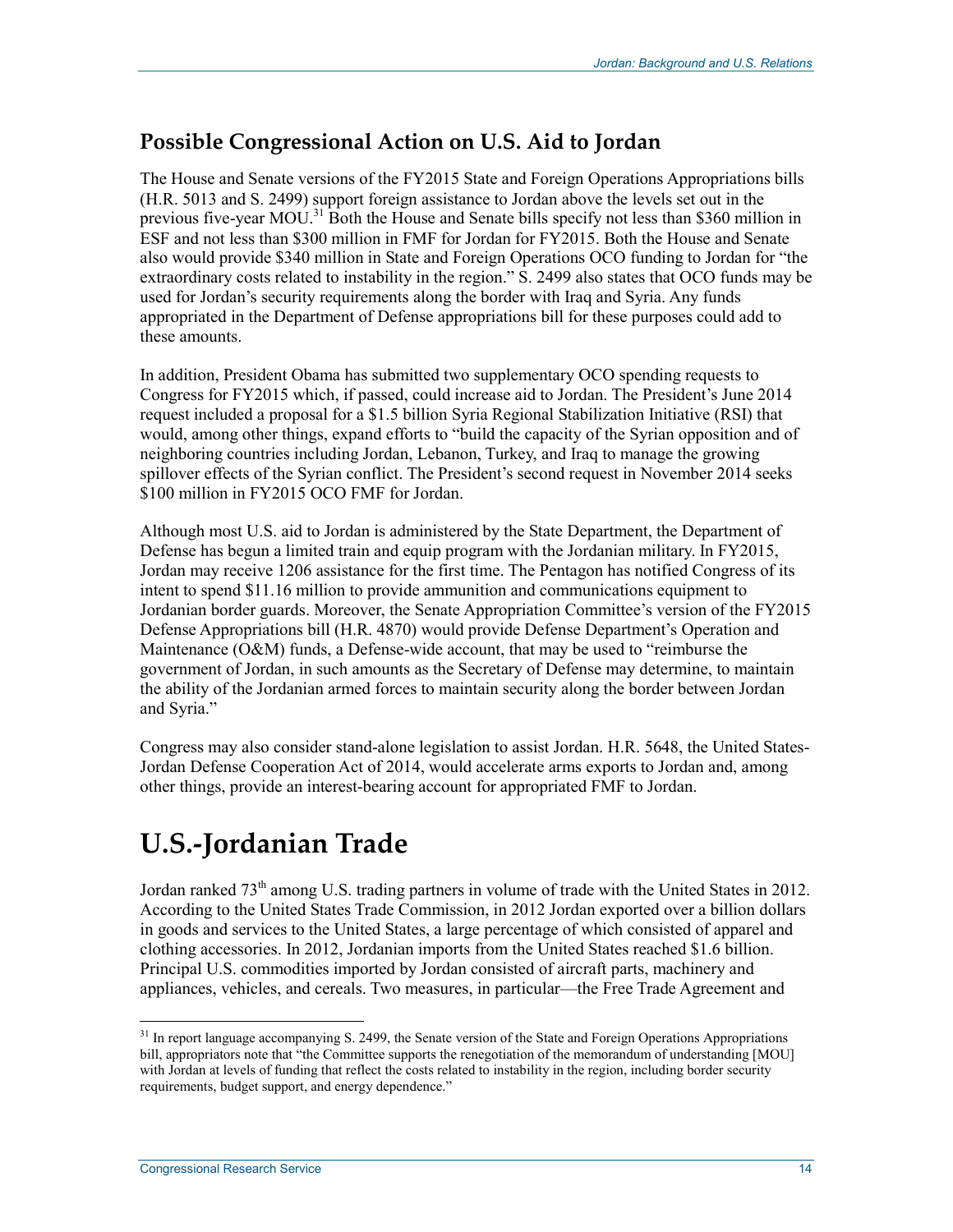Qualifying Industrial Zones—have helped expand U.S.-Jordanian trade ties and could create more opportunities for U.S. investment in Jordan.

#### **Free Trade Agreement**

On October 24, 2000, then-President Clinton and King Abdullah II witnessed the signing of a U.S.-Jordanian Free Trade Agreement, which eliminated duties and commercial barriers to bilateral trade in goods and services originating in the two countries. Earlier, in a report released on September 26, 2000, the U.S. International Trade Commission concluded that a U.S.-Jordan Free Trade Agreement would have no measurable impact on total U.S. imports or exports, U.S. production, or U.S. employment. Under the agreement, the two countries agreed to enforce existing laws concerning worker rights and environmental protection. On January 6, 2001, then-President Clinton transmitted to the 107<sup>th</sup> Congress a proposal to implement the Free Trade Agreement. On July 23, then-U.S. Trade Representative Zoellick and then-Jordanian Ambassador Marwan Muasher exchanged letters pledging that the two sides would "make every effort" to resolve disputes without recourse to sanctions and other formal procedures. These letters were designed to allay concerns on the part of some Members over the possible use of sanctions to enforce labor and environmental provisions of the treaty. President Bush signed H.R. 2603, which implemented the FTA as P.L. 107-43 on September 28, 2001, during King Abdullah's visit to Washington, DC, following the September 11, 2001, attacks. For additional information, see CRS Report RL30652, *U.S.-Jordan Free Trade Agreement*, by Mary Jane Bolle.

#### **Qualifying Industrial Zones**

One outgrowth of the Jordanian-Israeli peace treaty was the establishment of "Qualifying Industrial Zones" (QIZs), under which goods produced with specified levels of Jordanian and Israeli input can enter the United States duty free, under the provisions of P.L. 104-234. This act amended previous legislation so as to grant the President authority to extend the U.S.-Israel free trade area to cover products from QIZs between Israel and Jordan or between Israel and Egypt. QIZs were designed both to help the Jordanian economy and to serve as a vehicle for expanding commercial ties between Jordan and Israel. Although QIZs have succeeded in boosting U.S.- Jordanian trade, there has been only a modest increase in Jordanian-Israeli trade.

Currently there are 13 QIZs in Jordan employing approximately 43,000 people (working eighthour days, six days a week), 74% of whom are foreign workers from South and Southeast Asian nations including Pakistan, India, Bangladesh, and Sri Lanka. Employers apparently view foreign laborers as more skilled and productive than native Jordanians. In addition, it is difficult for employers to recruit native Jordanians since workers typically live on site, and many are hesitant to separate from their families, though in some areas native Jordanians are provided with free transportation to the QIZs. According to one Jordanian labor leader, foreign workers are attractive to employers because "they are like slaves. They work them day and night."<sup>32</sup> Labor rights activists also have complained that Jordanian workers in the QIZs are excluded from a new minimum wage law.

<sup>&</sup>lt;u>.</u> 32 "Industrial Zones Create Little Work for Jordanians," *Financial Times*, February 9, 2009.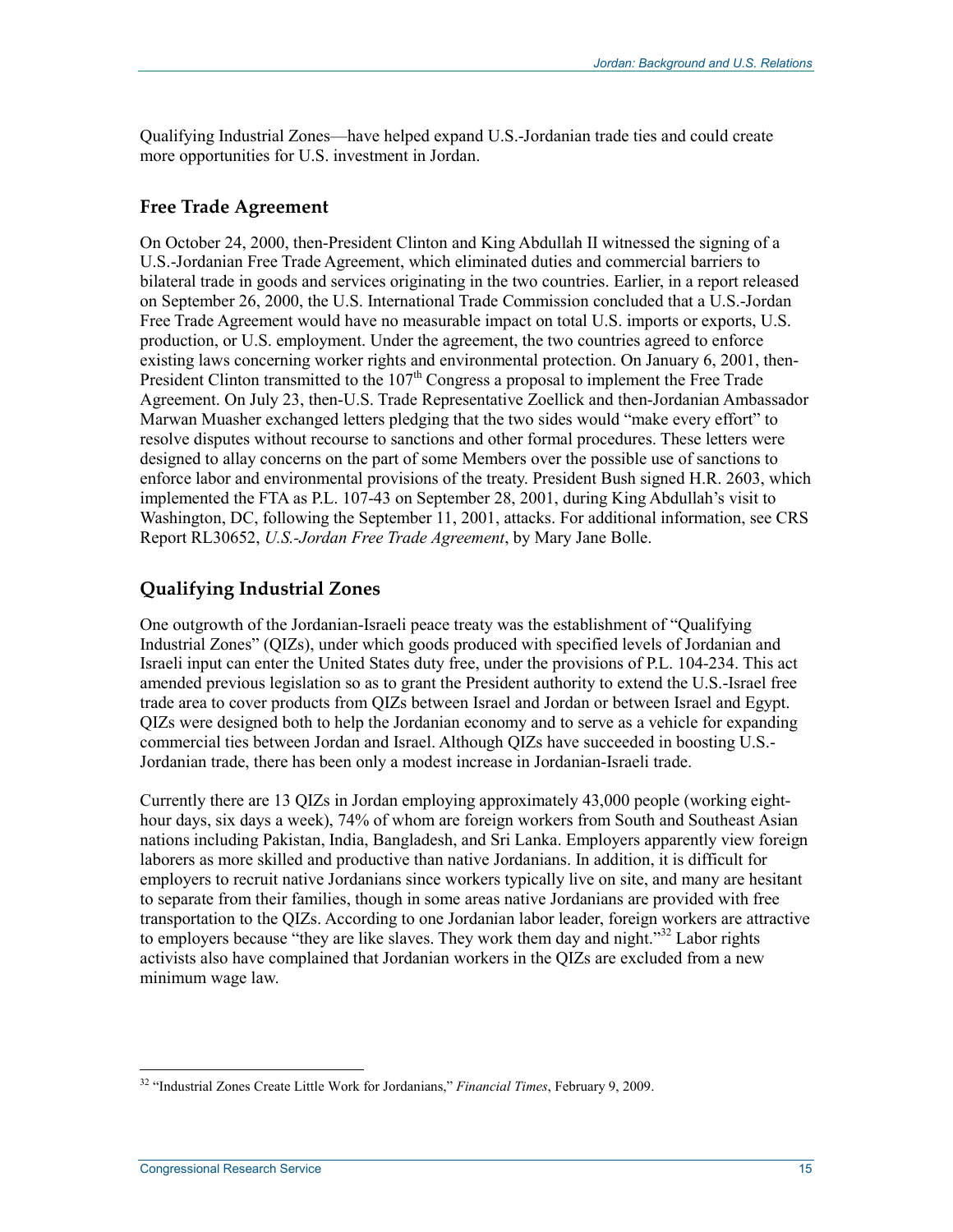## **Military Cooperation**

The United States is helping Jordan modernize its armed forces. The Jordanian military, though well trained and disciplined, has less personnel and weaponry than the militaries in each of Jordan's neighboring countries. In recent years, Jordan has used U.S. military assistance grants to purchase Advanced Medium Range Air-to-Air Missiles, upgrades for its fleet of F-16 fighters (approximately 70-80), and Black Hawk helicopters. The United States also delivered three Patriot anti-missile batteries to Jordan in early 2003 prior to the start of U.S. military operations in Iraq.

#### **Joint Exercises and Training**

A U.S.-Jordanian Joint Military Commission has functioned since 1974. Nearly 300 Jordanian military personnel study in the United States each year. In recent years, Jordan has been among the top three recipients of U.S. International Military Education and Training (IMET) funding. In FY2013, approximately 257 Jordanian officers participated in this program.<sup>33</sup> IMET also funds the equipping of English language labs in Jordan. Combined training exercises by U.S. and Jordanian military units continue to take place in Jordan (dubbed "Early Victor"), at least on an annual basis and sometimes more often. In June 2013, U.S. troops participated in a multinational training exercise in Jordan known as "Eager Lion." In addition, the United States has supported the construction of the King Abdullah II Center for Special Operations Training (KASOTC). The center has been partially financed by the United States, including with \$99 million in appropriations from the FY2005 Emergency Supplemental Act (P.L. 109-13). It serves as a regional headquarters for counter-terrorism training.<sup>34</sup> In 2003, Jordan built a Special Operations Command and the Anti-Terrorism Center in order to boost counter-terrorism capabilities within the military.

<sup>&</sup>lt;sup>33</sup> Defense Security Cooperation Agency (DSCA), Country Information Paper, Jordan.

<sup>&</sup>lt;sup>34</sup> According to one description of the new U.S.-Jordanian facility, "If special forces have to conduct house-to-house searches, KASOTC provides that infrastructure in a training environment.... If they have to rescue hostages on an airplane, KASOTC provides the plane. If they have to rescue hostages from an embassy, KASOTC provides an embassy structure." See, Joan Kibler, "KASOTC," *Special Operations Technology Online Edition*, volume 6, issue 2, March 19, 2008.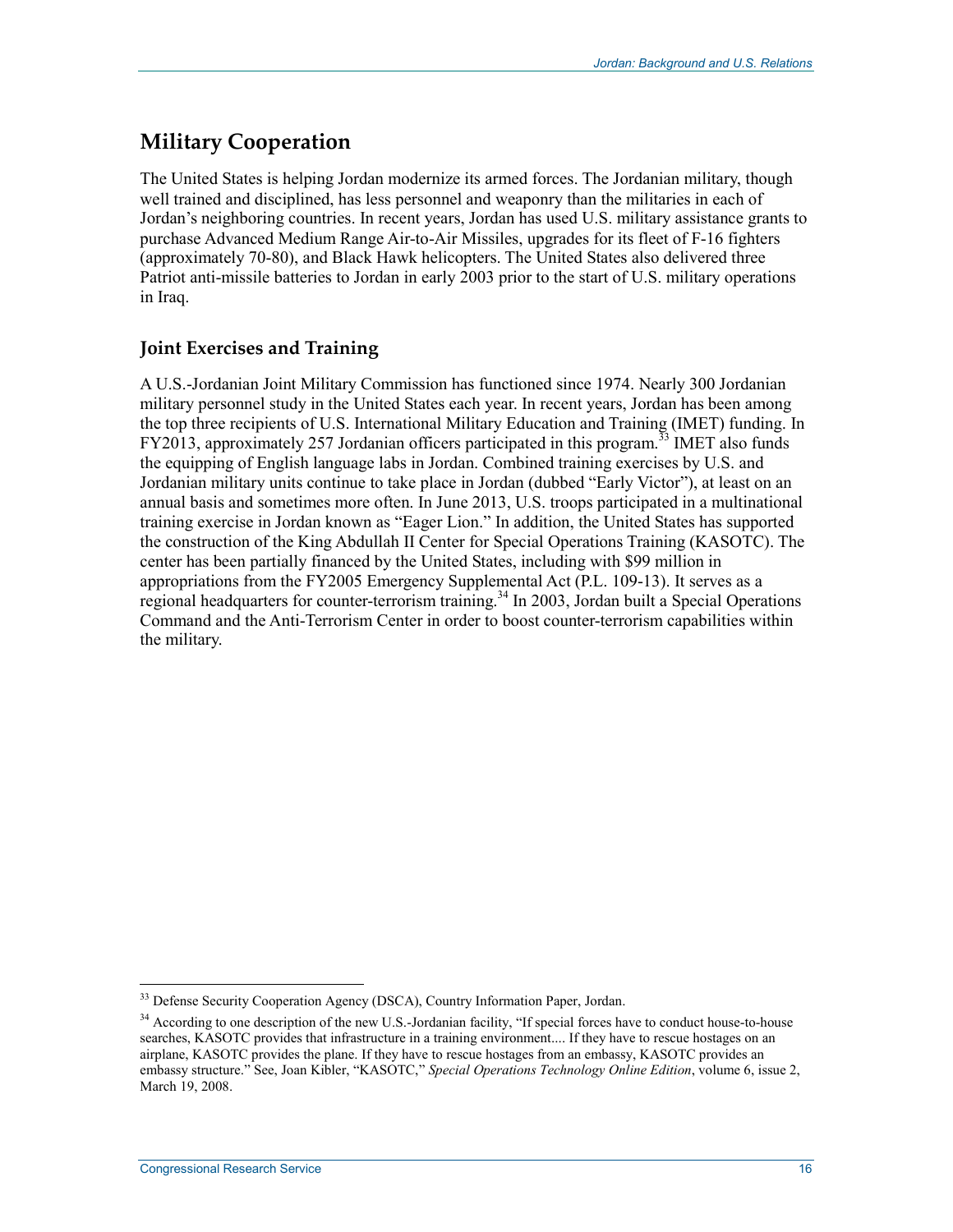|                   | <b>Economic Assistance</b> |           | <b>Military Assistance</b> |                |                                       |                   |                    |
|-------------------|----------------------------|-----------|----------------------------|----------------|---------------------------------------|-------------------|--------------------|
| Fiscal Year (FY)  | <b>EconSpt</b>             | Food      | <b>Devel</b>               | <b>PeaceCp</b> | <b>FMF</b>                            | <b>IMET</b>       | <b>Totals</b>      |
| 1991              | 35.0a                      | $\pmb{0}$ | 0                          | 0              | 20.0a                                 | 1.3               | 56.30              |
| 1992              | 30.0 <sup>b</sup>          | 20.0      | 0                          | 0              | 20.0 <sup>b</sup>                     | .6                | 70.60              |
| 1993c             | 5.0                        | 30.0      | 0                          | 0              | 9.0                                   | .5                | 44.50              |
| 1994 <sup>d</sup> | 9.0                        | 15.0      | 4.0                        | 0              | 9.0                                   | $\boldsymbol{.8}$ | 37.80              |
| 1995              | 7.2                        | 15.0      | 6.7                        | 0              | 7.3                                   | 1.0               | 37.20              |
| 1996              | 7.2                        | 21.0      | 7.9                        | 0              | 200.0 <sup>e</sup>                    | 1.2               | 237.30             |
| 1997f             | 112.2                      | 2.6       | 4.5                        | 1.1            | 30.0                                  | 1.7               | 152.10             |
| 1998f             | 150.0                      | $\pmb{0}$ | 0                          | 1.2            | 75.0g                                 | 1.6               | 227.80             |
| 1999              | 150.0                      | 0         | 0                          | 1.4            | 70.0s                                 | 1.6               | 223.00             |
| 1999 (Wye)        | 50.0                       | 0         | 0                          | $\pmb{0}$      | 50.0                                  | 0                 | 100.00             |
| 2000              | 150.0                      | 0         | 0                          | 1.7            | 75.0                                  | 1.6               | 228.30             |
| 2000 (Wye)        | 50.0                       | 0         | 0                          | $\pmb{0}$      | 150.0                                 | 0                 | 200.00h            |
| 2001              | 150.0                      | 0         | 0                          | 1.7            | 75.0                                  | 1.7               | 228.40             |
| 2002              | 150.0                      | 0         | 0                          | 1.6            | 75.0                                  | 2.0               | 228.60             |
| 2002 (Suppl.)     | 100.0                      | 0         | 0                          | $\pmb{0}$      | 25.0                                  | $\pmb{0}$         | 125.00             |
| 2003              | 250.0                      | 0         | 0                          | 1.0            | 198.0                                 | 2.4               | 451.40             |
| 2003 (Suppl.)     | 700.0                      | 0         | 0                          | $\pmb{0}$      | 406.0                                 | 0                 | 1,106.00           |
| 2004              | 250.0                      | 0         | 0                          | 2.3            | 206.0                                 | 2.9               | 461.20             |
| 2004 (Suppl.)     | 100.0                      | 0         | 0                          | $\pmb{0}$      | 0                                     | 0                 | 100.00             |
| 2005              | 250.0                      | 0         | 0                          | 1.6            | 206.0                                 | 3.0               | 460.60             |
| 2005 (Suppl.)     | 100.0                      | 0         | 0                          | $\pmb{0}$      | 100.0                                 | $\pmb{0}$         | 200.00             |
| 2006              | 247.5                      | 0         | 0                          | 1.6            | 207.9                                 | 3.0               | 460.00             |
| 2006 (Suppl.)     | 50.0                       | 0         | 0                          | 0              | 0                                     | 0                 | 50.00              |
| 2007              | 245.0                      | 0         | 0                          | 0              | 206.0                                 | 3.1               | 454.10             |
| 2007 (Suppl.)     | 10.3                       | 0         | 0                          | 0              | 45.0                                  | $\pmb{0}$         | 55.30 <sup>i</sup> |
| 2008              | 361.4                      | 0         | 0                          | 0              | 298.3                                 | 2.9               | 662.60             |
| 2008 (Suppl.)     | 200.0                      | 0         | 0                          | 0              | 50.0                                  | 0                 | 250.00             |
| 2009              | 263.5                      | $\pmb{0}$ | 0                          | 0              | 235.0                                 | 3.1               | 501.60             |
| 2009 (Suppl.)     | 150.0                      | $\pmb{0}$ | 0                          | 0              | (150.0 in FY2010<br>Advanced funding) | 0                 | 150.00             |
| 2010              | 363.0                      | 0         | 0                          | 0              | 300.0                                 | 3.8               | 666.8              |
| 2010 (Suppl.)     | 100.0                      | 0         | 0                          | 0              | 50.0                                  | 0                 | 150.0              |
| 2011              | 362.0                      | 0         | 0                          | 0              | 299.4                                 | 3.7               | 665.I              |
| 2012              | 460.0                      | 0         | 0                          | 0              | 300.0                                 | 3.7               | 763.7              |
| 2013              | 564.404                    | 0         | 0                          | 0              | 284.829                               | 3.608             | 852.841            |
| 2014              | 700.0                      | 0         | 0                          | 0              | 300.0                                 | 3.8               | 1,003.8            |

#### **Table 2. Annual U.S. Aid to Jordan Since the 1991 Gulf Crisis**  (\$ in millions)

**Notes:** These figures do not include debt relief subsidy appropriations, food aid between 1999-2006, or amounts for de-mining assistance and counter-terrorism assistance.